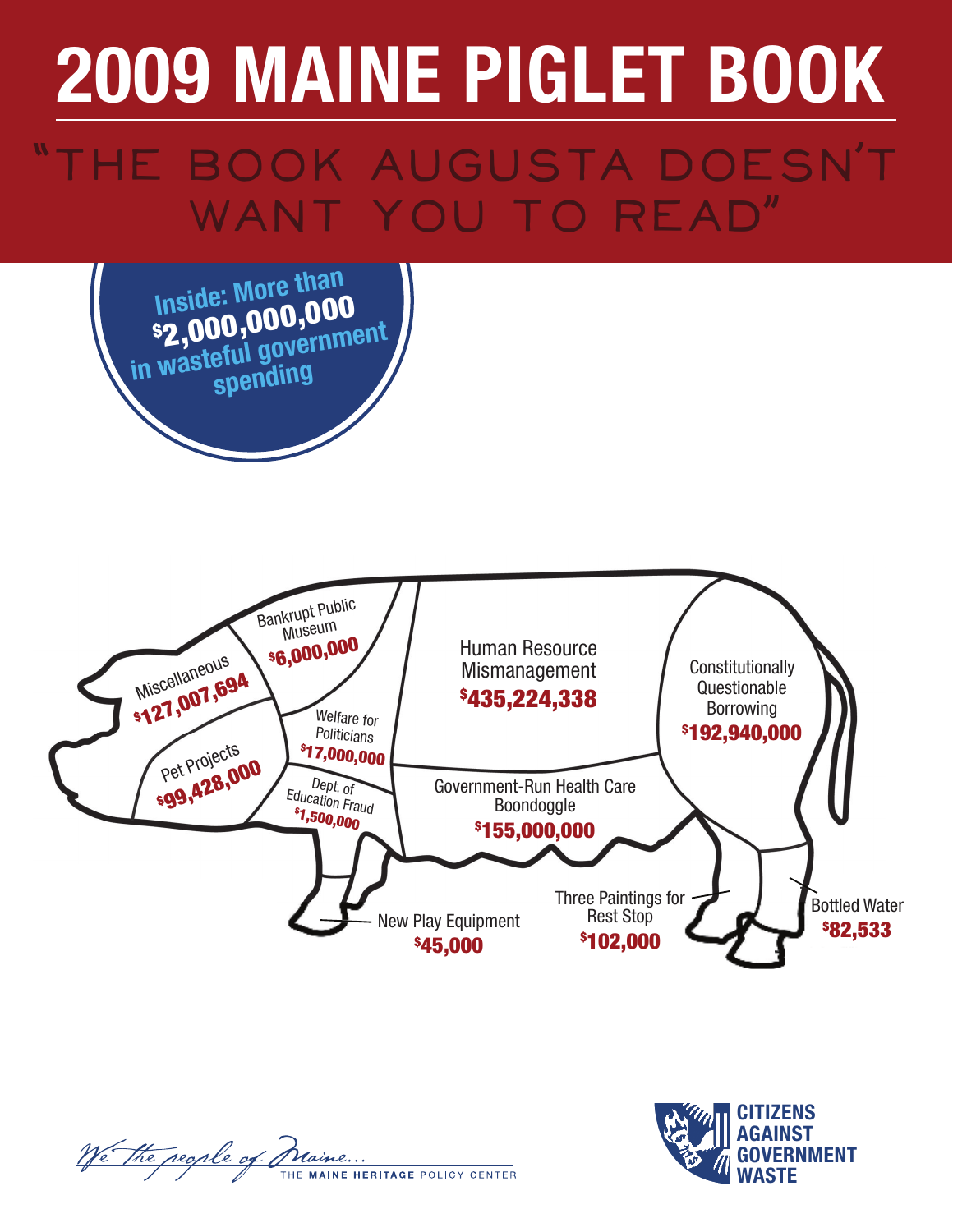the regile of Maine ... THE MAINE HERITAGE POLICY CENTER

The Maine Heritage Policy Center is a research and educational organization whose mission is to formulate and promote conservative public policies based on the principles of free enterprise; limited, constitutional government; individual freedom; and traditional American values - all for the purpose of providing public policy solutions that benefit the people of Maine.

MHPC's staff pursues this mission by undertaking accurate and timely research and marketing these findings to its primary audience: the Maine Legislature, nonpartisan Legislative staff, the executive branch, the state's media, and the broad policy community. MHPC's products include publications, articles, conferences, and policy briefings.

The Maine Heritage Policy Center researches and formulates innovative and proven conservative public policy solutions for Maine in four general areas:

- **Economy/Taxation**
- **Education**
- **Constitutional Law**

• **Health Care** 

• **Transparency & Open Government** 

Governed by an independent Board of Directors, The Maine Heritage Policy Center is a nonprofit, nonpartisan, taxexempt organization. MHPC relies on the generous support from individuals, corporations, and foundations, and *does not accept government funds* or perform contract work.

> P. O. Box 7829 Portland, ME 04112 207-321-2550 www.mainepolicy.org blog.mainepolicy.org www.maineopengov.org blog.maineopengov.org



Citizens Against Government Waste (CAGW) is a private, nonprofit, nonpartisan organization dedicated to educating the American public about waste, mismanagement, and inefficiency in government.

CAGW was founded in 1984 by the late industrialist J. Peter Grace and nationally-syndicated columnist Jack Anderson to build support for implementation of the Grace Commission recommendations and other waste-cutting proposals. Since its inception, CAGW has been at the forefront of the fight for efficiency, economy, and accountability in government. CAGW has more than one million members and supporters nationwide. In a little over two decades, has helped save taxpayers \$1.04 trillion through the implementation of Grace Commission findings and other recommendations.

CAGW's official newsletter is *Government WasteWatch*, and the group produces special reports, and monographs examining government waste and what citizens can do to stop it. CAGW is classified as a Section  $501(c)(3)$  organization under the Internal Revenue Code of 1954 and is recognized as a publicly-supported organization described in Section  $509(a)(1)$  and  $170(b)(A)(vi)$ of the code. Individuals, corporations, companies, associations, and foundations are eligible to support the work of CAGW through tax-deductible gifts.

> 1301 Pennsylvania Ave., NW Suite 1075 Washington, D.C. 20004 Phone: (202) 467-5300 http://www.cagw.org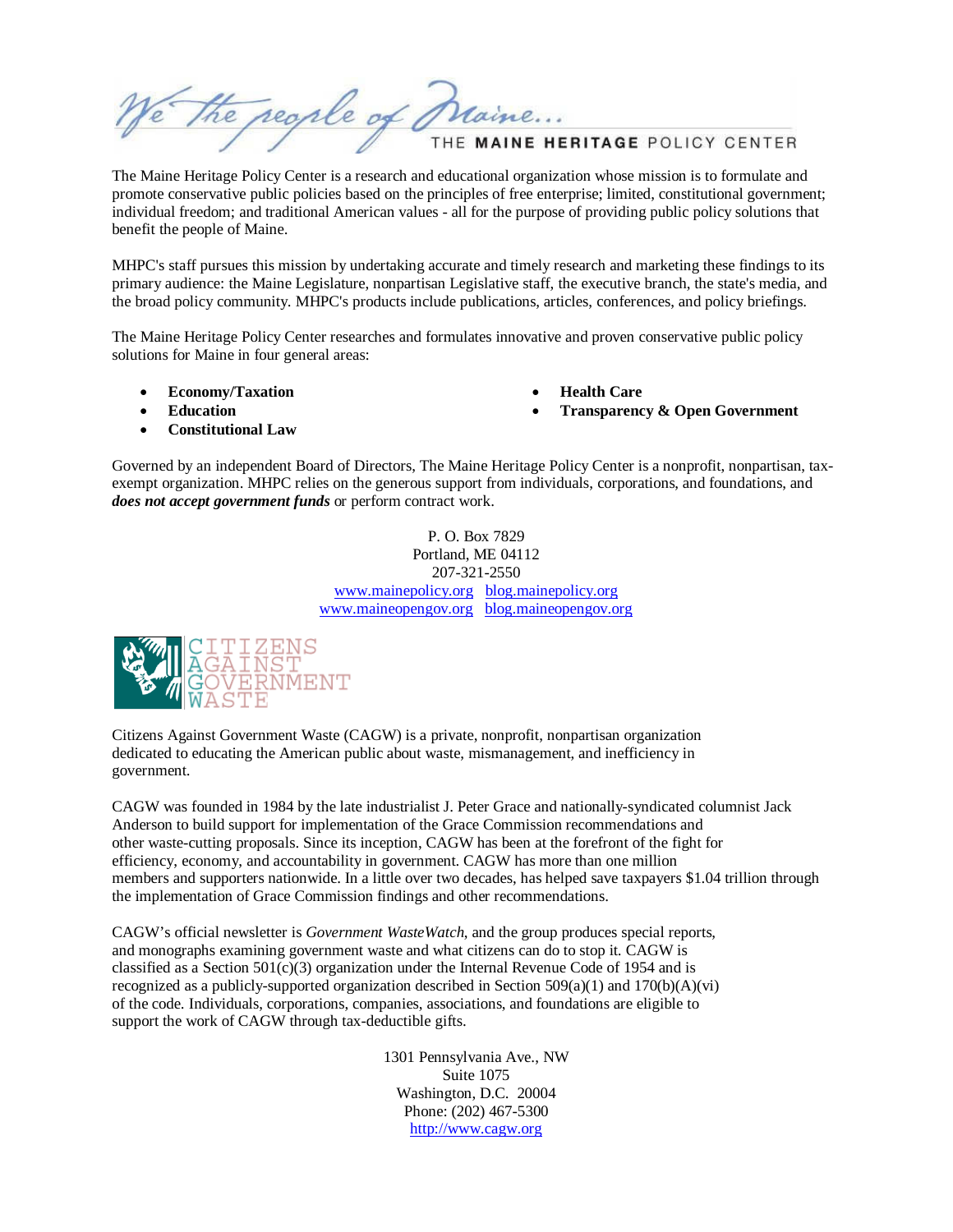#### **EXECUTIVE SUMMARY**

The *2009 Maine Piglet Book* is a joint publication of The Maine Heritage Policy Center and Citizens Against Government Waste; both are private, not-for-profit organizations focused on research and education. The *2009 Maine Piglet Book* is published to educate the public about waste, mismanagement, and inefficiency in state government.

Government spending is out of control. Federal deficits are at an all-time high, and state government continues to grow in spite of a poor economy. Waste, mismanagement, abuse and fraud are all to blame for the overspending problem in Maine government.

The *2009 Maine Piglet Book* shines a light on the wasteful spending in Maine. It identifies specific examples of waste, fraud and abuse of taxpayer dollars. While this is not a comprehensive list, the *2009 Maine Piglet Book* identifies more than \$2 billion in wasteful state spending. Examples include:

- **\$435,224,338** State employees: Over-employed and over-compensated (p. 9)
- **\$192,940,000** State money borrowed with no voter approval (p. 7)
- **\$155,000,000**  The failed Dirigo Health program (p. 18)
- \$127,007,694 "Miscellaneous" category of state spending (p. 17)
- **\$99,428,000** Questionable capital building project recommendations (p. 28)
- **\$17,000,000** Welfare for politicians (p. 31)
- \$11,900,000 New 55,000 sq. foot administrative building for 116 turnpike workers (p. 24)
- **\$6,000,000** Bankrupt taxpayer-funded museum (p. 23)
- **\$1,500,000** Department of Education migrant student fraud (p. 28)
- **\$102,000** Three paintings for a rest stop in Kennebunk (p. 23)
- **\$82,533** "Bottled Water" in 2008 (p. 16)
- **\$45,000** New play equipment in Presque Isle (p. 30)
- **\$40,000** "Equipment storage in old barn" (p. 29)
- **\$30,000** Walkway for expo building in Springfield, Massachusetts (p. 29)
- **\$20,000** Support for a new production of Lerner and Loewe's "My Fair Lady" (p. 21)

The examples of wasteful spending in the *2009 Maine Piglet Book* spell out a clear message that must no longer be ignored: Government spending is out of control.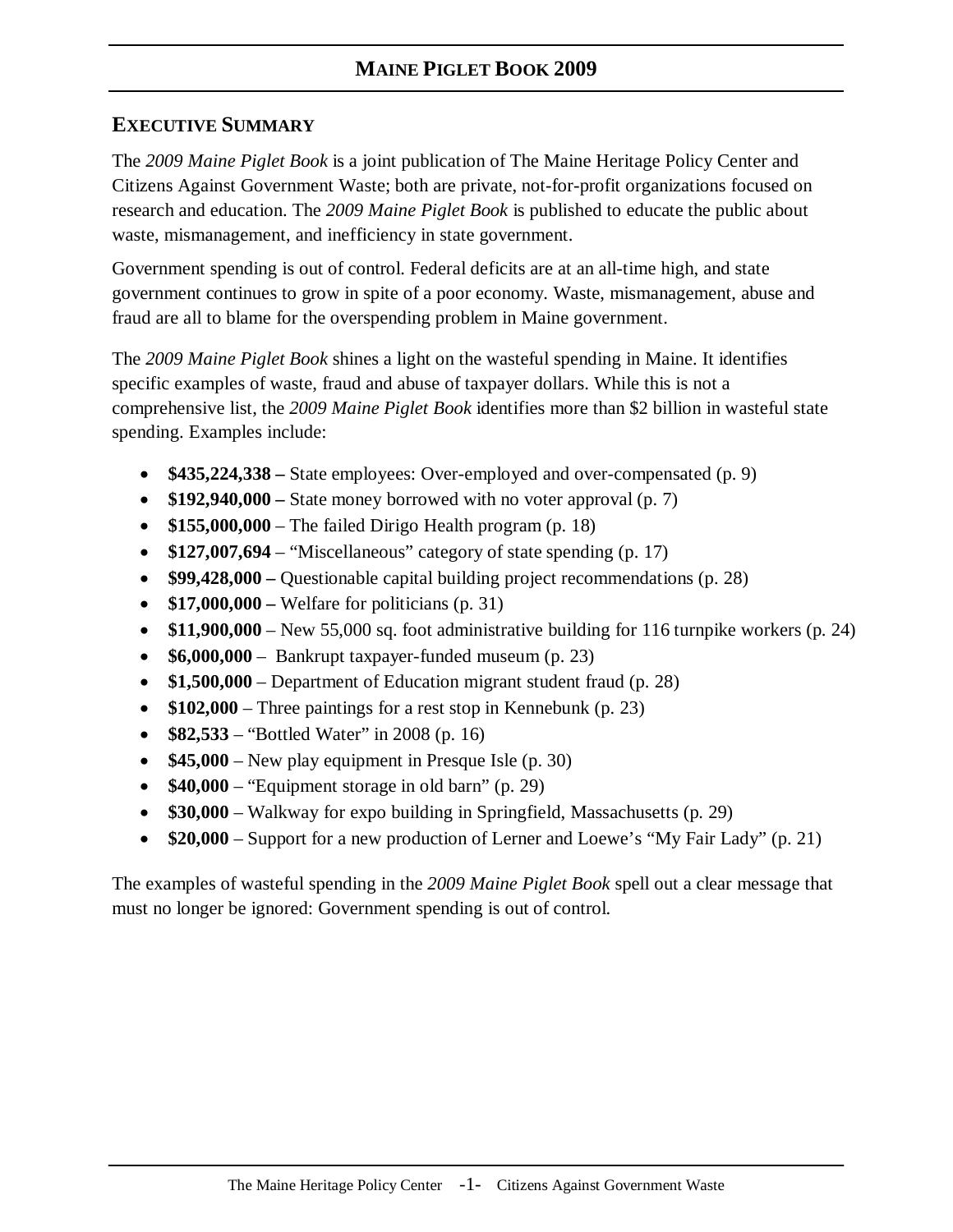| <b>Table of Contents</b> |
|--------------------------|
|                          |
|                          |
|                          |
|                          |
|                          |
|                          |
|                          |
|                          |
|                          |
|                          |
|                          |
|                          |
|                          |
|                          |
|                          |
|                          |
|                          |
|                          |
|                          |
|                          |
|                          |
|                          |
|                          |
|                          |
|                          |
|                          |
|                          |
|                          |
|                          |
|                          |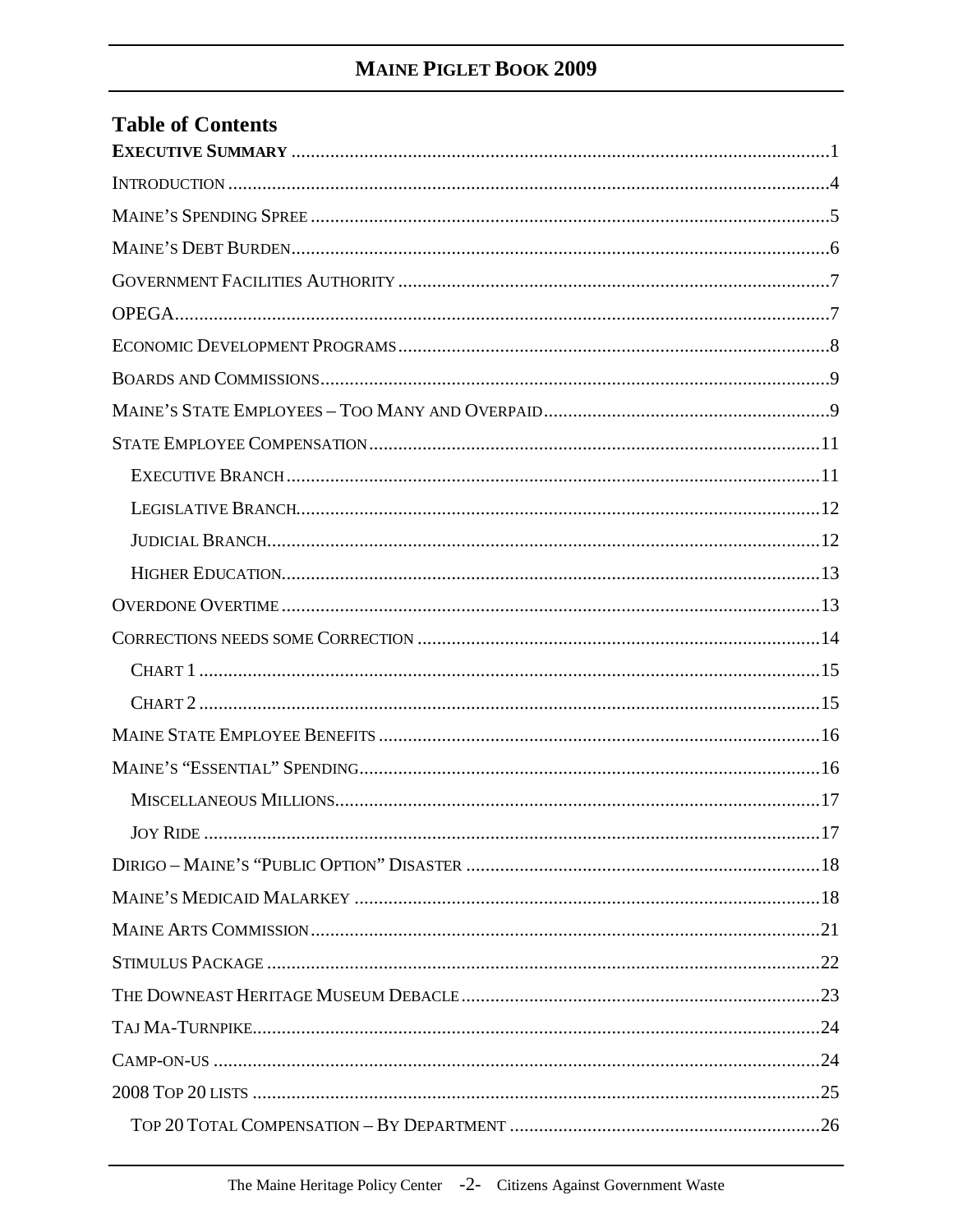| A)            |  |
|---------------|--|
| B)            |  |
| $\mathcal{C}$ |  |
|               |  |
|               |  |
|               |  |
|               |  |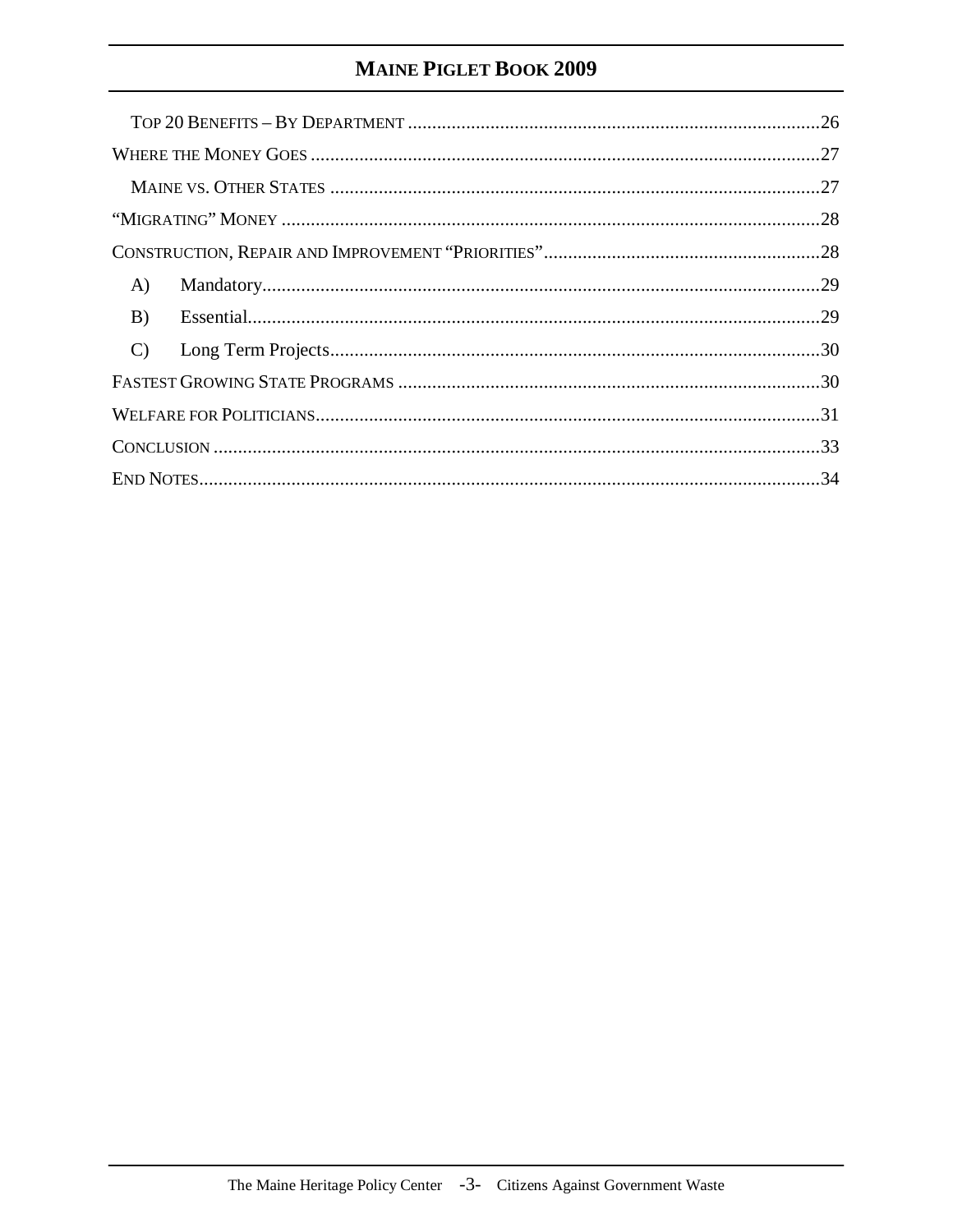#### **INTRODUCTION**

Maine state government is in the midst of a budget crisis. Augusta politicians are quick to tell us this budget crunch is a result of a decline in revenues; however, reading the *2009 Maine Piglet Book* makes it painfully clear that the real culprit is reckless government spending.

The *2009 Maine Piglet Book*, a joint publication of The Maine Heritage Policy Center and Citizens Against Government Waste, once again shatters the myth that state spending is cut to the bone and only tax hikes and spending increases will lift the state out of its fiscal crisis. While government spending is necessary to fulfill basic services and protect the state's most vulnerable residents, responsible spending priorities are necessary to avoid budget shortfalls and cuts to the most critical government programs.

After the Taxpayer Bill of Rights (TABOR) initiative nearly passed in November 2006 with 46 percent of the vote, Augusta politicians promised spending and tax relief. Instead, in the four years since those promises were made, the Legislature has raised taxes more than \$300 million.<sup>1</sup> Had TABOR passed, each one of these tax hikes would have been subject to voter approval. As shown in the following pages, politicians increase the tax burden to fund the spending binges of Augusta's political class and expand non-essential programs that benefit very few.

Politicians and bureaucrats continue to play the blame game. The state blames local government while local government points its finger right back at that state. All the while, the need to reduce spending is ignored, hurting Maine taxpayers the most. Wasteful spending continues at all levels of government and while the list of government programs grows, so does the tax burden.

To help track Maine government spending, The Maine Heritage Policy Center launched www.MaineOpenGov.org on September 24, 2008. This web site offers Maine taxpayers a clear look at how their tax dollars are being spent; down to the agency, person, and penny. MaineOpenGov.org contains payroll data for some 90,000 state employees from 2006 - 2008, all retiree pensions, and state vendor payments totaling nearly \$3,000,000,000.

When out-of-touch politicians in Augusta introduced censorship legislation to shut down MaineOpenGov.org<sup>2</sup> in April 2009, more than 1,000 people signed a petition in just two weeks demanding that the legislation be defeated. The sponsor of the bill argued that it was "sleazy, and voyeuristic"<sup>3</sup> to show state employee salaries online. But the public disagreed, and the strong opposition to the bill from the citizens of Maine proved to be effective, as the bi-partisan Judiciary Committee of Maine's Legislature voted unanimously to kill the bill. Taxpayers crave transparency and they deserve to see how politicians are spending their hard-earned wages.

The movement to rein in wasteful spending is growing. Taxpayers are no longer tolerating wasteful pet projects and government largesse. Whether it's the massive pork and waste in the Federal "stimulus" bill or the commissioning of an "art" project in Maine, there is a clear message that is getting louder: "Stop wasteful spending – give us some relief!"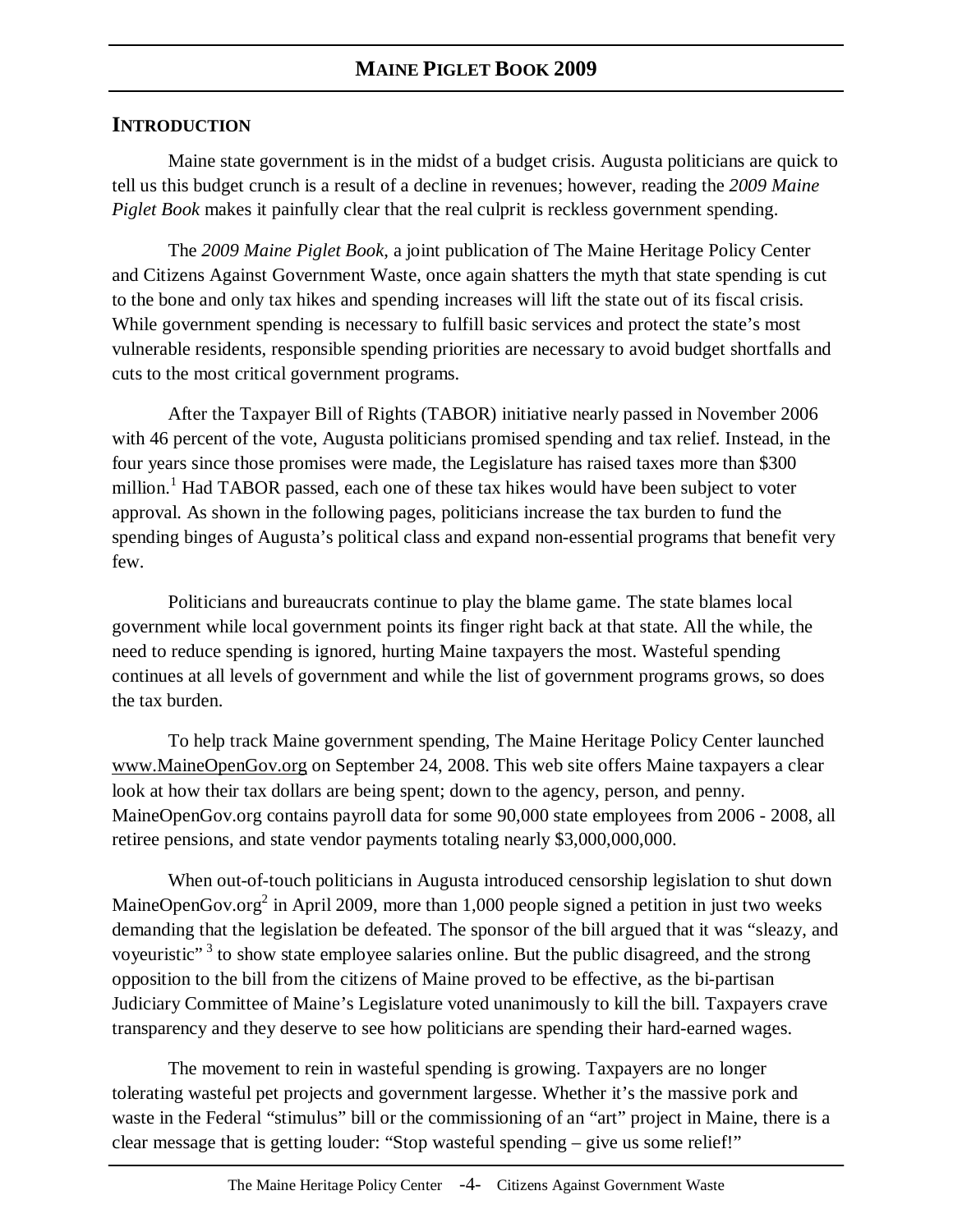#### **MAINE'S SPENDING SPREE**

Even though Maine is a relatively small state, with approximately 1.3 million residents, it sure can tax and spend. Before getting into the details of the spending problems, the following numbers illustrate just how much Augusta spent in FY 2008:

- $$6,888,007,938$  per year<sup>4</sup>
- \$574,000,662 per month
- \$18,871,254 per day
- \$786,302 per hour
- $\bullet$  \$13,105 per minute
- \$218 per second
- \$5,232 per person
- \$12,295 per household<sup>5</sup>

So, if the state can spend \$13,105 per minute and the median household income is \$45,211, it follows that Maine government can spend what a household makes in an entire year in less than four minutes.<sup>6</sup>

Not only is current spending out of control, Maine's devastating debt burden continues to grow rapidly, creating an environment where those future generations who might want to stay in Maine will struggle under the weight of such a monumental debt. The billions of dollars in interest on the debt that Maine has accrued will haunt Maine citizens and taxpayers for years to come.

The chart on the following page shows that one of the most

*Maine government spent \$5,232 for every single person in the state of Maine in 2008.* 

daunting of these debts is the unfunded actuarial liability owed to the Maine State Retirement System. This debt was supposed to be paid down by 2019, but Augusta bureaucrats have pushed off dealing with this problem now, and as a result, Mainers will pay billions in additional interest by the time it is required to be paid in 2028.

The following chart also reveals that Maine has taken on a total of nearly \$13 billion in debt. This number is increasing by hundreds of millions every year (it was "just" \$12.6 billion in 2007) and will continue to grow until those Augusta politicians decide to buckle down and make the kind of fiscally responsible decisions that will put Maine back on the road to prosperity.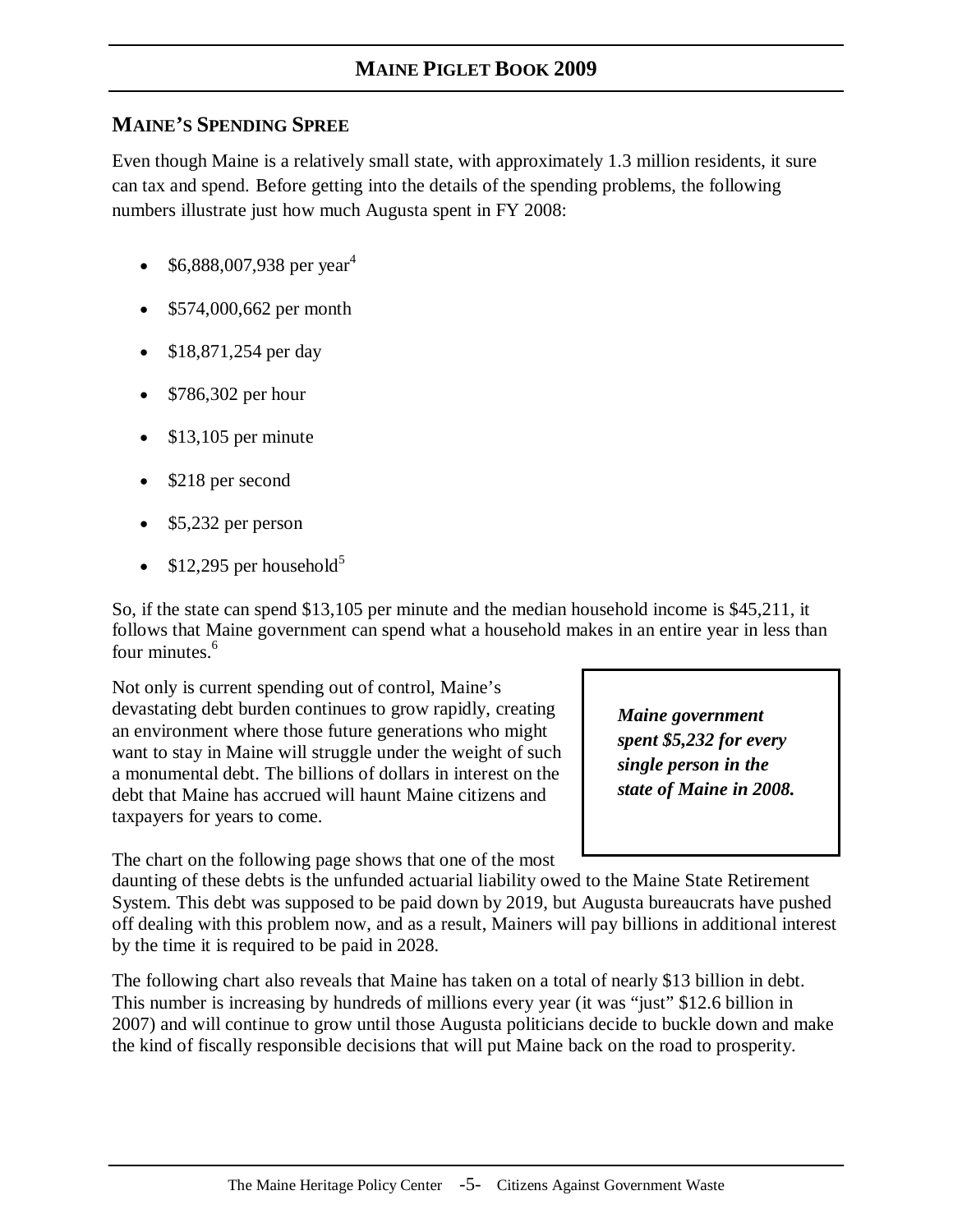#### **MAINE'S DEBT BURDEN**

| <b>Tax Supported Debt</b>                                                                    | <b>Description</b>                                                                                                                                                                                                                                                                                                            | <b>Total</b>     |
|----------------------------------------------------------------------------------------------|-------------------------------------------------------------------------------------------------------------------------------------------------------------------------------------------------------------------------------------------------------------------------------------------------------------------------------|------------------|
| Retiree Healthcare Plan<br><b>Actuarial Valuation</b>                                        | Retiree healthcare plan for state<br>employees and teachers                                                                                                                                                                                                                                                                   | \$5,037,000,000  |
| <b>Moral Obligation Bonds</b>                                                                | Bonds backed by the states moral (but not<br>legally enforceable) promise of payment.<br>These bonds are issued and repaid by:<br>Maine State Housing Authority, Maine<br>Municipal Bond Bank, Maine Health and<br>Higher Education Facilities Authority,<br>Finance Authority of Maine, Maine<br>Educational Loan Authority. | \$4,020,000,000  |
| <b>Unfunded Actuarial Liability</b><br>(UAL) for the Maine State<br><b>Retirement System</b> | Pension funds for state employees and<br>teachers. Anticipated expenses and<br>revenues must be actuarially balanced<br>by 2028.                                                                                                                                                                                              | \$3,030,000,000  |
| <b>General Obligation Bonds</b><br>(GO's)                                                    | Debt secured by the state's full faith,<br>credit, and taxing power.                                                                                                                                                                                                                                                          | \$453,300,000    |
| <b>Maine Government Facilities</b><br>Authority (MGFA)                                       | Debt secured by the tax supported agency<br>budgets.                                                                                                                                                                                                                                                                          | \$192,940,000    |
| <b>Bond Anticipation Notes</b><br>(BANs)                                                     | Short term promissory notes issued and<br>repaid within a fiscal year to provide<br>funds for bond projects. Drawn on the<br>balance of authorized but unissued bonds.                                                                                                                                                        | \$83,140,000     |
| Transcap                                                                                     | Debt issued by the Maine Municipal Bond<br>Bank and secured by future state<br>revenues.                                                                                                                                                                                                                                      | \$50,000,000     |
| <b>Capital Leases</b>                                                                        | State obligations under non-cancelable<br>leasing arrangements.                                                                                                                                                                                                                                                               | \$40,590,000     |
| <b>GARVEE</b>                                                                                | Debt secured by future federal<br>transportation funds.                                                                                                                                                                                                                                                                       | \$38,180,000     |
| Tax-Supported Certificates of<br>Participation (COP's)                                       | Debt secured by state-issued lease<br>payments.                                                                                                                                                                                                                                                                               | \$20,700,000     |
| <b>TOTAL</b>                                                                                 |                                                                                                                                                                                                                                                                                                                               | \$12,965,850,000 |

#### *Source: Maine State Treasurer's Office & Maine State Controller's Office*

The most disturbing number above is the massive \$5 billion in unfunded obligations for health insurance premiums for retired state employees and retired teachers. This colossal debt has increased each year, (\$300 million since 2007 alone) and it is not even being addressed in Augusta.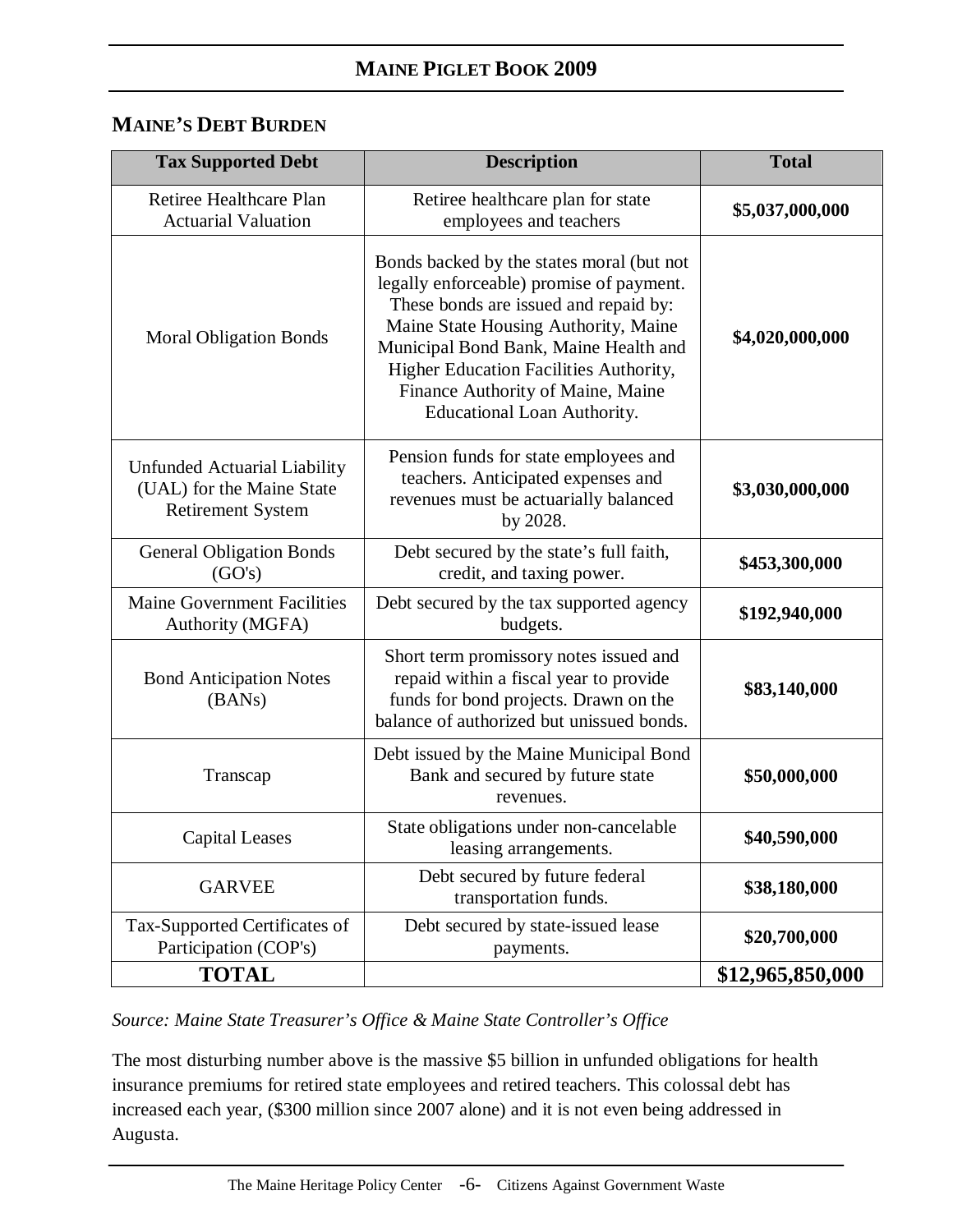# **GOVERNMENT FACILITIES AUTHORITY**

It is likely that most Mainers have never heard of the Government Facilities Authority (GFA), but this biennium, Maine taxpayers will shell out \$39.4 million to service the \$192,940,000 worth of debt the GFA has accumulated. None of that borrowing went before Maine voters for approval, as is required by the Maine Constitution.

The GFA was created by the legislature in 1997 so that lawmakers could borrow money for government building projects without voter approval to borrow the money. In the same piece of legislation that created the GFA, in fact, legislators borrowed \$143 million, a public debt which was never given a public vote.

Freed from having to justify themselves to the public, the legislature started piling on the debt. In 1998, the year after it was created in statute, the GFA had \$19.5 million in outstanding debt. Today, it has outstanding debt of \$192,940,000. Debt service costs have skyrocketed as a result. During the 2000-2001 biennium, taxpayers paid \$7.2 million to service GFA debt. They will pay \$39.4 million to service GFA debt during the current biennium, an increase in debt service spending of more than 440 percent.

*During the 2000-2001 biennium, taxpayers paid \$7.2 million to service GFA debt. They will pay \$39.4 million to service GFA debt during the current biennium, an increase in debt service spending of more than 440 percent.*

This is what happens when the legislature frees itself

from public oversight, and one can expect that unless the GFA is abolished outright, this kind of constitutionally questionable borrowing, in the name of Mainers but without the vote of Mainers, will continue.

# **OPEGA**

The Maine Legislature in 2005 created a government oversight and accountability office called the Office of Program Evaluation and Government Accountability (OPEGA). This office is nonpartisan and works with the Legislature to provide government accountability.<sup>7</sup>

Since its inception, OPEGA has been a shining light in state government, pointing out areas of waste, inefficiency and poor management of funds. The studies done by OPEGA often led to a recommendation that some state program, commission or project be reduced or eliminated.

These results drew the ire of many tax-and-spend politicians in Augusta, and as part of a supplemental budget in the  $123<sup>rd</sup>$  legislature, in the summer of 2007, they snuck in a reduction of staffing and funding to OPEGA, and also set up a legislative committee to review OPEGA to make sure the operation was effective and efficient.<sup>8</sup> LD 2289 of the 2007 Supplemental Budget cut three key positions from OPEGA and reduced funding by more than \$300,000 per year.<sup>9</sup>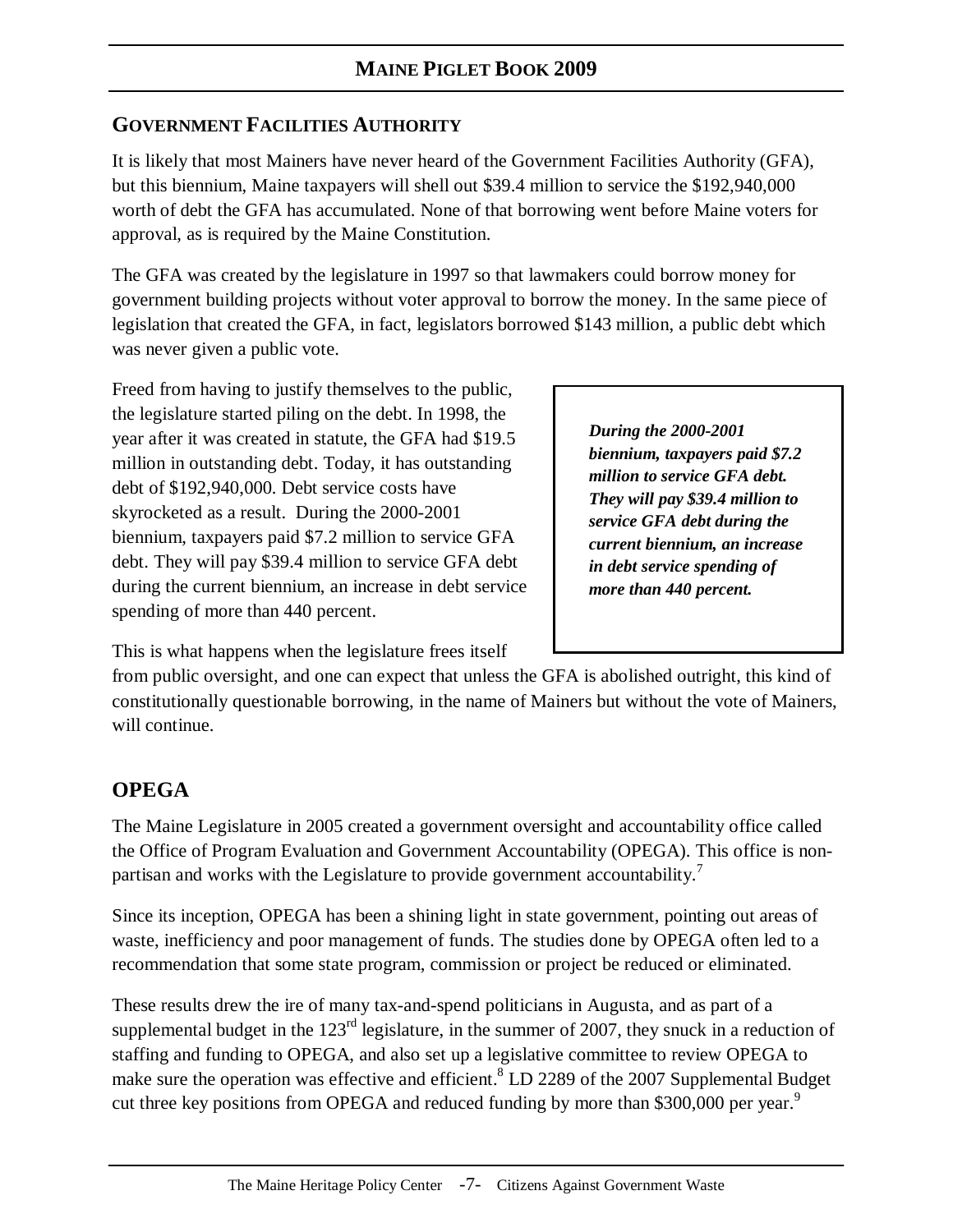These Augusta politicians couldn't stand to see their favorite pet programs drawing heat from a non-partisan review committee, so they cut positions and reduced funding to OPEGA. Fortunately, before that occurred, the agency was able to provide valuable insight for legislators and taxpayers.

#### **ECONOMIC DEVELOPMENT PROGRAMS**

OPEGA defines economic development programs as "Activities which distribute, impact, or risk State funds, where the primary purpose is to stimulate the economy, expand or maintain employment opportunities, or encourage the establishment and growth of commerce and industry."<sup>10</sup>

It seems that the only purpose they really have is to stimulate their own programs:

- Between 2003 and 2005 the state of Maine spent \$602,181,387 on "Economic Development Programs."
- There were additional administrative costs of \$21,922,486 from 2003 to 2005 in only 21 of the 46 programs. $^{11}$

To no one's surprise, OPEGA's risk assessment stated that "The majority of programs reviewed lack standard program controls necessary for performance evaluation (such as: adequate purpose, goals and objectives, performance measures)."<sup>12</sup> Not only do these expensive programs lack performance evaluation, but also, according to OPEGA there is no "meaningful effort to coordinate $^{13}$ 

OPEGA concluded that Maine citizens make a "substantial investment in economic development programs"<sup>14</sup> and that the Maine legislature should take the time to review the following programs:

- Revenue Obligations Securities Program (SMART and SMART-E)
- Agricultural Water Management and Source Development Program
- Potato Marketing Improvement Fund Program
- Maine Manufacturing Extension Partnership
- Agricultural Marketing Loan Fund
- Maine Apprenticeship
- Farms for the Future Program
- Economic Recovery Loan Program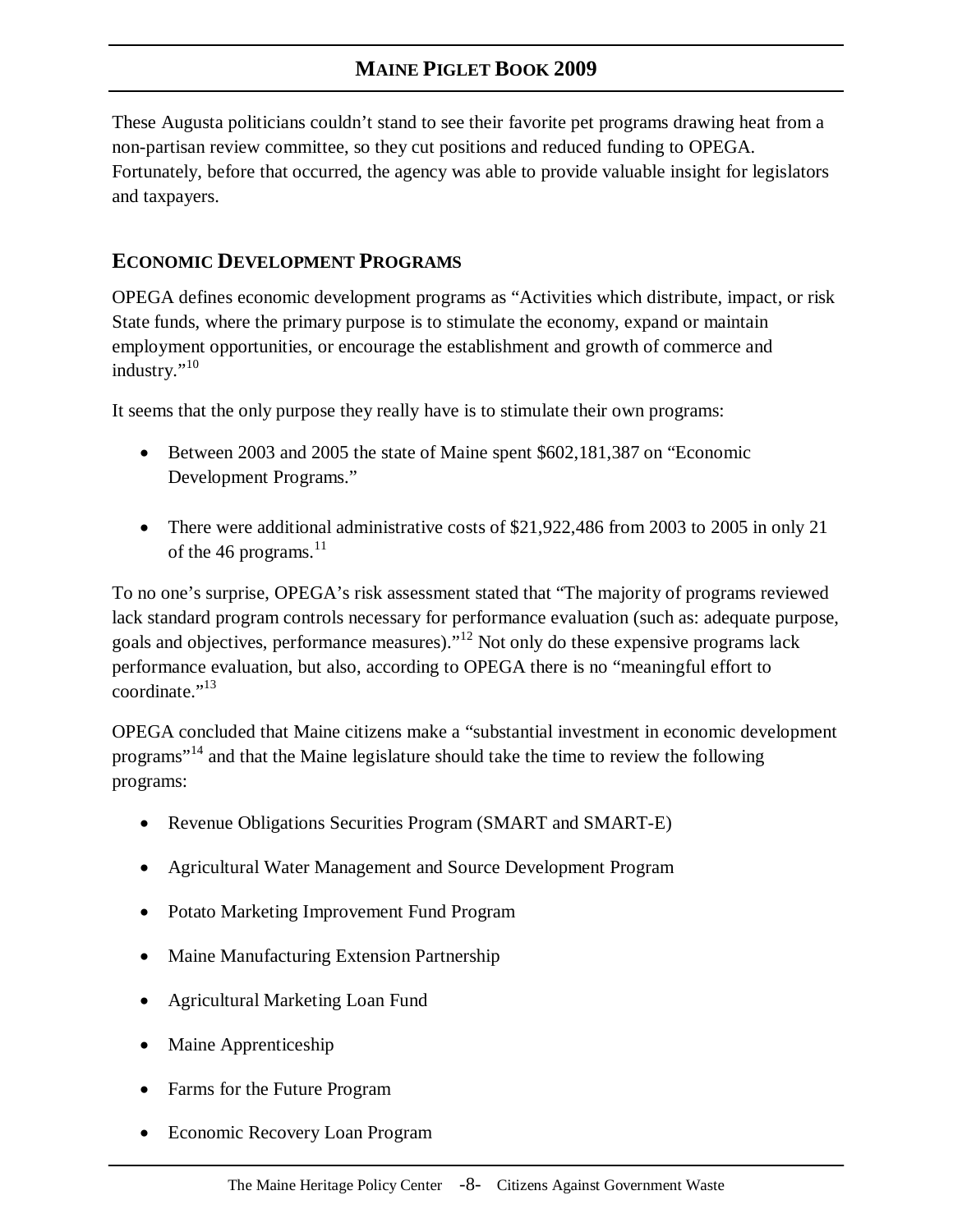- Governor's Training Initiative
- Milk Commission

Maybe the Legislature will decide to end some of these programs: which would result in huge savings for Maine taxpayers. That is unlikely to happen soon: According to the same OPEGA report, some of these programs have been operating the same way for 15 years.

#### **BOARDS AND COMMISSIONS**

Another set of state bureaucracies that OPEGA evaluated were the state's boards, committees, commissions, and councils.

OPEGA found that not only do a lot of these entities waste money, but they also waste state employees' time.

• In 2007, OPEGA found that 261 of these state committees took up 349,015 hours of state employee time and cost the state about \$12,000,000.<sup>15</sup>

The use of that time and money might be reasonable if OPEGA didn't also conclude that:

• There are boards with little or no activity; boards with many seats that have expired terms, and boards that appear to have similar areas of focus and are redundant.<sup>16</sup>

According to OPEGA, the elimination of just 50 percent of these boards that have limited or no activity would free up 12 - 60 hours for each state employee who works for these boards, as well as employees who deal directly with them.

Many of these boards use state money for "refreshments and facility rentals."<sup>17</sup> OPEGA found that just a 25 percent reduction in the cost of refreshments and facility rentals would be an annual savings of about \$100,000.

#### **MAINE'S STATE EMPLOYEES – TOO MANY AND OVERPAID**

Research by The Maine Heritage Policy Center, using data from the U. S. Department of Commerce's Bureau of Economic Analysis concluded that the Maine state workforce was too big and overpaid. In 2007, if Maine's state workforce, as a percent of the private sector workforce, was at the national average there would have been 4,497 fewer state workers or 22,985 versus 27,482. This over-employment cost Maine taxpayers \$189,451,468 in 2007.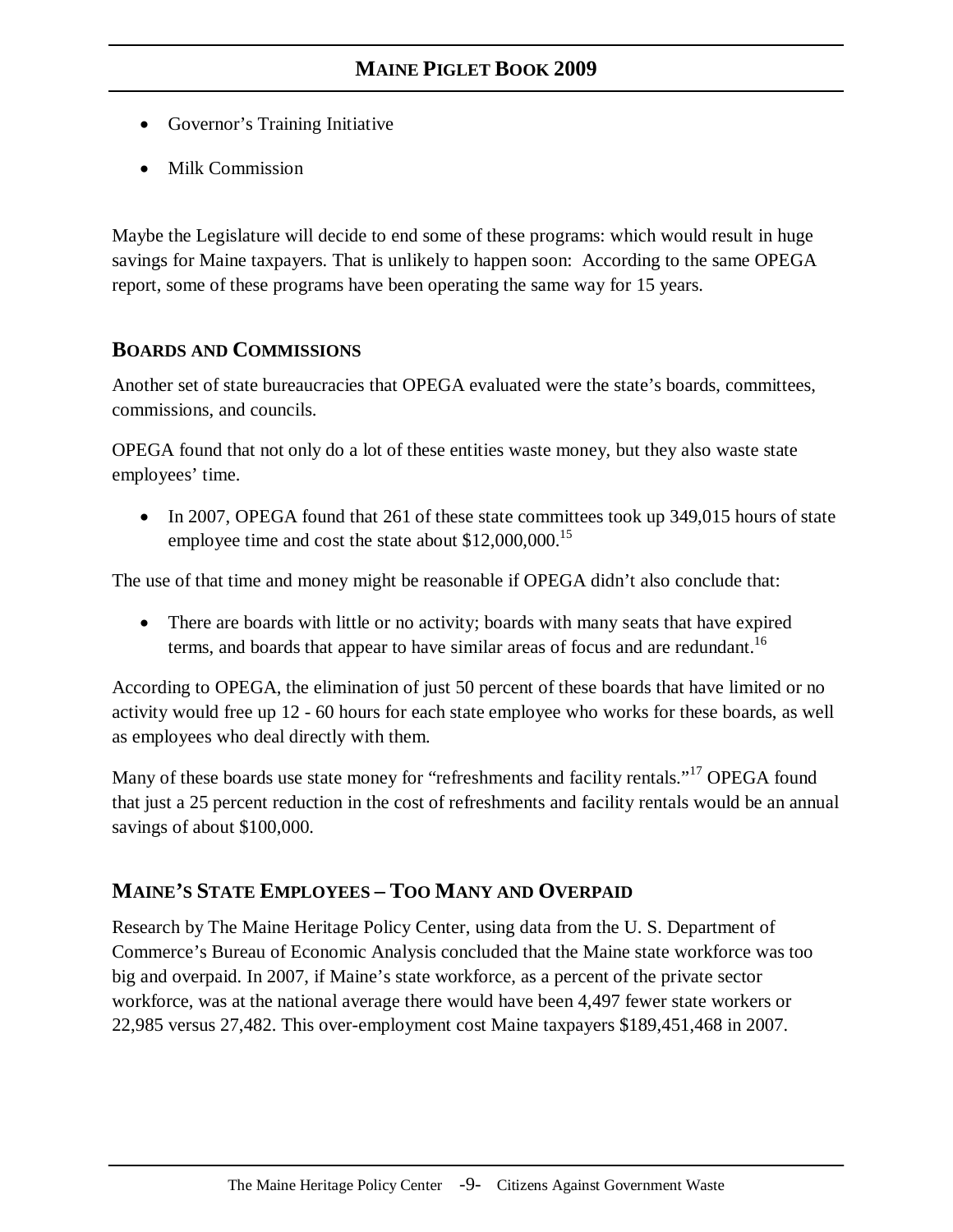In addition, Maine's state workforce compensation levels are far above the national average for similar state government positions. In 2007, the average Maine state government worker took home \$51,073, including wages, overtime and benefits. If Maine state workers' compensation was at the average ratio of public versus private sector employees, it would have been \$42,130. This over-compensation cost the Maine taxpayers \$245,772,870 in 2007.

*The total price tag for the combination of Maine's over-employment and over-compensation was a staggering figure of \$435,224,338 in 2007*.

The total price tag for the combination of Maine's over-

employment and over-compensation was a staggering figure of \$435,224,338 in 2007. If these savings could be used to lower Maine's state tax burden (as a percent of personal income) it would represent a reduction of about 12 percent, declining from 8.24 to 7.27 percent.<sup>18</sup>

Maine's employment ratio is among the 10 highest nationally for several categories, including;

- Financial Administration (6th)
- Other Government Administration (10th)
- Highways (5th)
- Water Transport and Terminals (7th)
- Public Welfare (2nd)
- Higher Ed, Other (includes non-instructional employees) (14th)

Maine's wages and salaries for public employees are among the 10 highest in the country for:

- Other Government Administration (6th)
- Police Protection Officers (3rd)
- Corrections (5th)
- Public Welfare (8th)
- Health (4th)
- Hospitals (2nd)
- Social Insurance Administration (10th)
- Parks and Recreation (4th)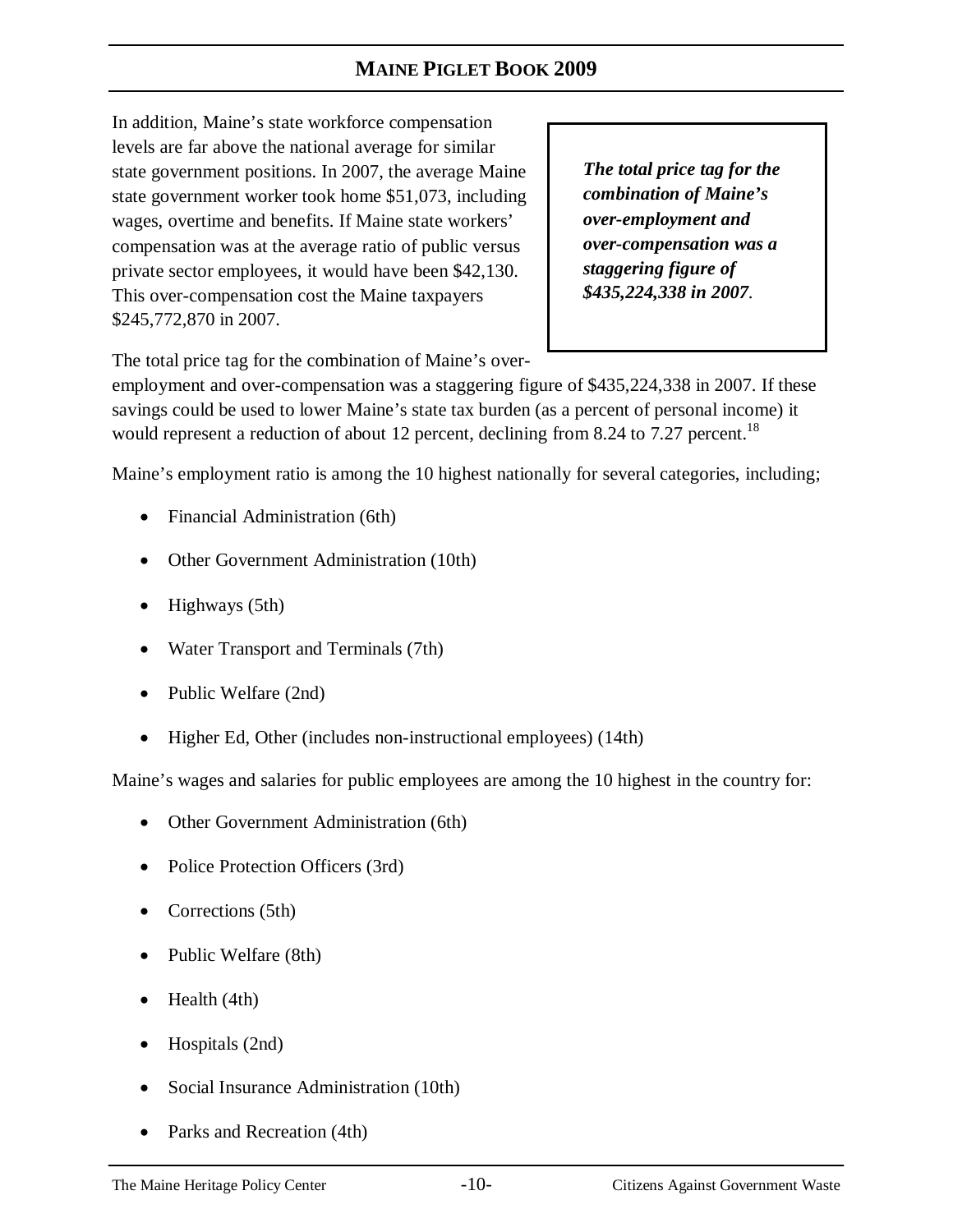- Natural Resources (6th)
- Higher Ed Instructional (10th)

# **STATE EMPLOYEE COMPENSATION**

Since September 24, 2008 MaineOpenGov.org has been making it easy for taxpayers to track government spending. Some of the most substantial spending in Maine state government is on state employee compensation. As the head of state,

Maine's governor makes \$70,000 per year, not at all out of line considering that the median household income is about \$45,000 according to the U.S. Census Bureau.

Most folks would expect the Governor to be at the top of the state employee pay scale, considering he is the chief executive officer, but that is not true.

In 2008, there were 1,468 state employees who were paid more than the Governor.

# **EXECUTIVE BRANCH**

The executive branch of Maine state government is home to many of the state's highest paid employees. Not surprisingly, nine of the top 10 highest salaries in the executive branch can be found at the Department of Health and Human Services (DHHS):

• Marjorie Snyder, a public service executive at the Dorthea Dix Psychiatric Center, made

\$175,706 in 2008.<sup>19</sup>

- Margaret Greenwald, the chief medical examiner, made \$169,194 in 2008.
- Five physicians from the Dorthea Dix Psychiatric Center and the Riverview Psychiatric Center made \$165,399 each in 2008.

These seven are not the only ones who make more than \$100,000. In 2008, there were 54 state employees in the executive branch who took home more than six figures in salary.

One of these employees who made more than \$100,000 is Jude Walsh, who raked in a cool \$111,565 as the "Governor's special assistant."

*In 2008, there were 1,468 state employees who were paid more than the Governor.*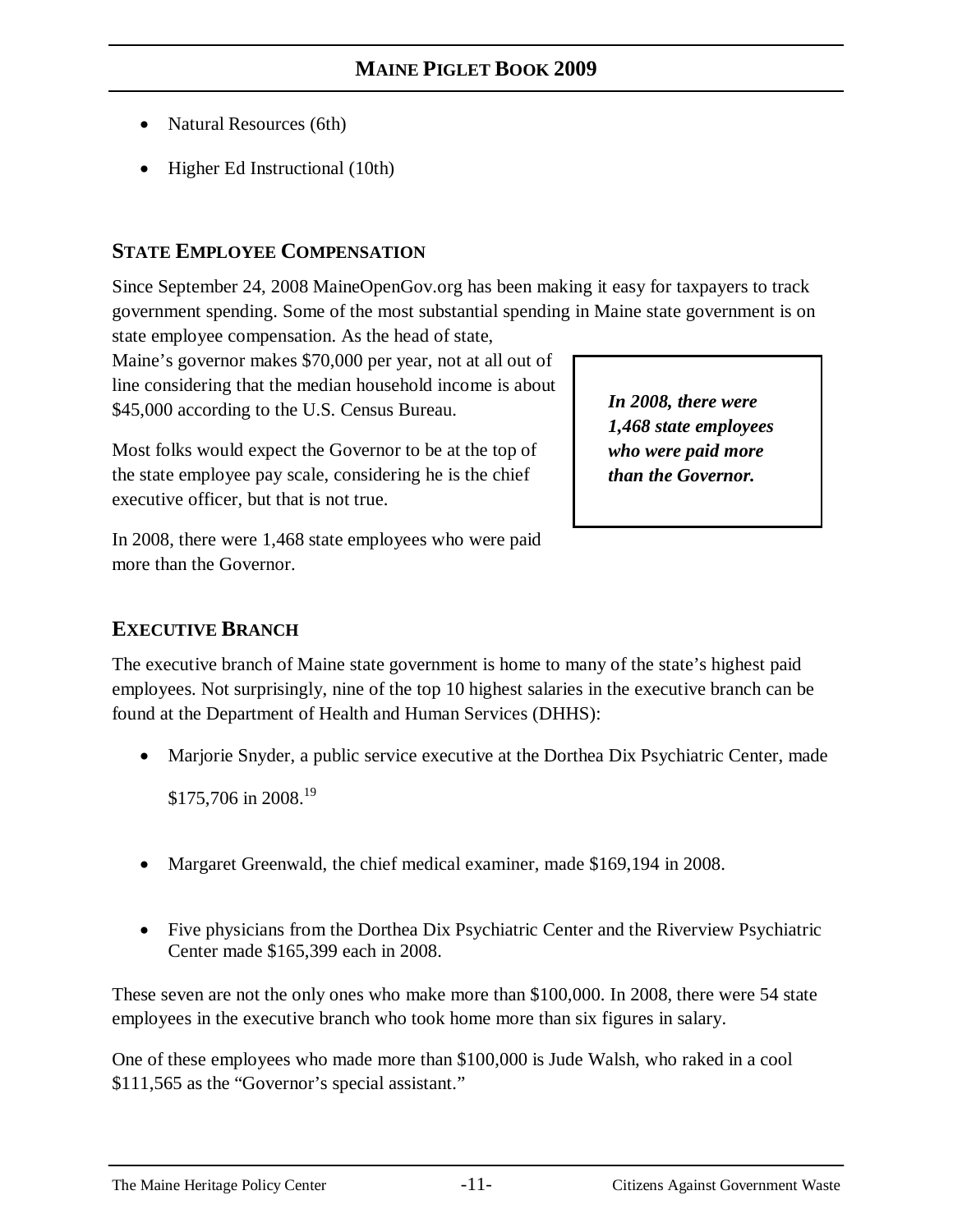The governor does not stack up well to his employees. There are 459 executive branch employees that make more than their boss, the chief executive of the state of Maine.

Another department of note that finds its home in the executive branch is the infamous Dirigo Health Department. Two employees of Dirigo raked in more than \$100,000 in 2008, including the executive director, Karynlee Harrington, who pulled down \$101,603 while overseeing the failing health program.

# **LEGISLATIVE BRANCH**

Maine has a part-time legislature that was only compensated with \$9,516 annually in 2008, which is much less than many states. Although this pay is something to expect from a part-time job, it is not the ordinary salary in this branch of the state government.

- The executive director of the Legislature, David Boulter, was paid \$125,734 in 2008.
- Four directors of the Legislature made \$114,258 each in 2008.

Nine employees in the legislative branch made more than \$100,000 in 2008 and 34 employees beat the governor's \$70,000.

# **JUDICIAL BRANCH**

In the *2007 Maine Piglet Book,* the judicial branch was excluded because the salaries were hidden from public view. Now, thanks to MaineOpenGov.org, everyone can see what kind of taxpayer-funded salaries those state employees in the judicial branch are earning.

- Maine Supreme Court Chief Justice Leigh Saufley took home \$140,624 in 2008 and her six counterparts took home  $$121,609$  each that same year.<sup>20</sup>
- District Court Chief Judge Ann Murray made \$119,072 and her deputy chief judge, Charles Laverdiere, received \$116,514 in 2008. Working under those two judges are 45 district court judges who each took home \$114,027 in 2008.
- Thomas Humphrey, the Superior Court Chief Judge, made \$119,072 along with 15 Superior Court Judges who raked in \$114,027 each in 2008.
- The State of Maine's judges are not the only ones making six figures. James Glassner, the state court administrator, made \$114,027 in 2008.

Although Mr. Glassner and the judges are the only Judiciary employees that made six digits, there were 78 total Judiciary employees that made more than the governor's \$70,000 last year.

The State of Maine judicial branch doled out a total of \$23,778,171 in gross wages in 2008 alone.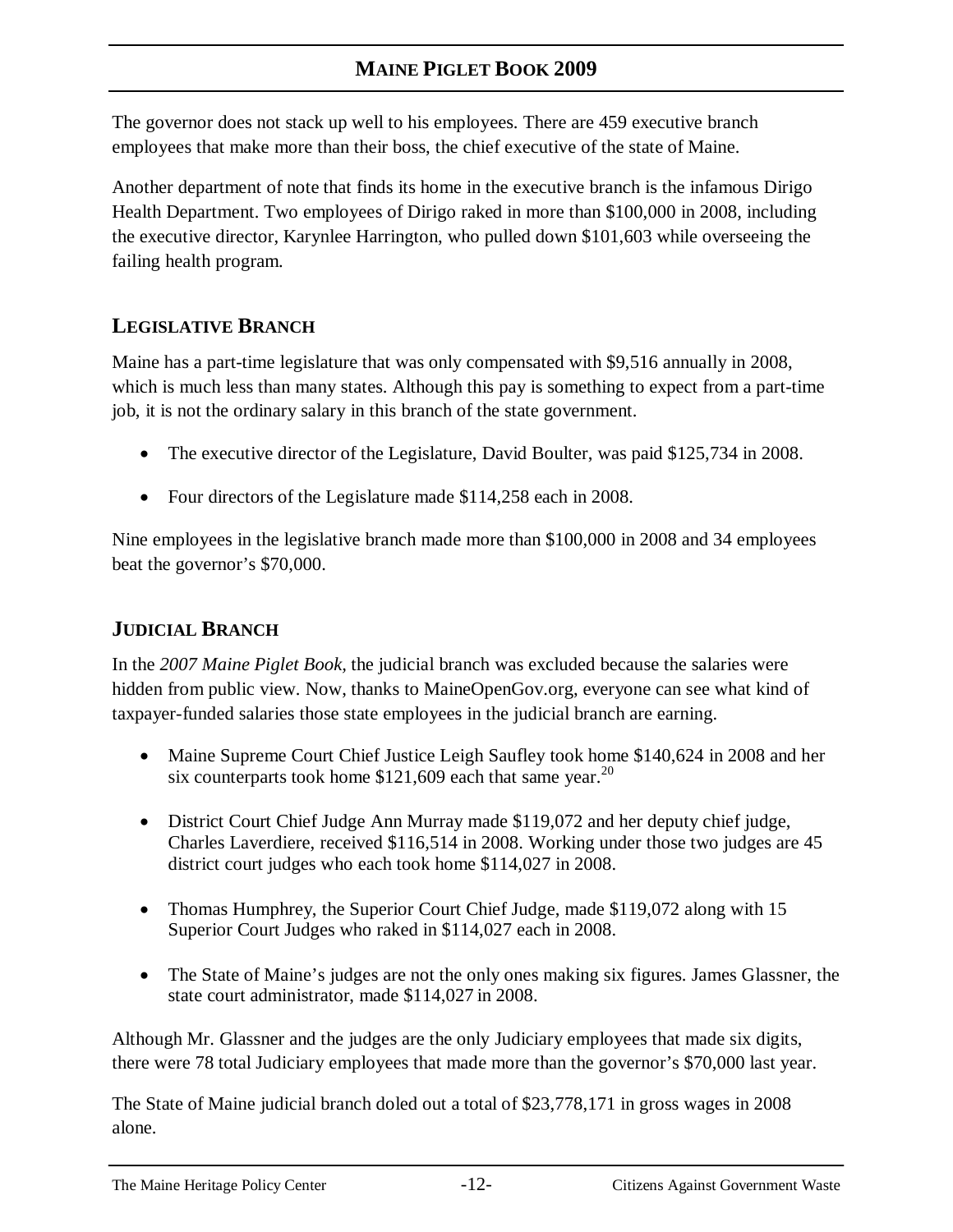# **HIGHER EDUCATION**

No offense to the three branches of government, but when it comes to salaries, none can hold a candle to those found in the University of Maine System. More than 850 employees in the University System earned more than the governor's salary in 2008.

The top-paid employee in the state of Maine is the Chancellor of the University of Maine System, Richard Pattenaude, who this past year was awarded a base salary of \$220,000.

Three other employees made more than \$200,000 last year:  $21$ 

- Peter Pitegoff, the Dean of the School of Law, earned \$212,012.
- Robert Kennedy, the President of the University of Maine, made \$210,405.

Some other notables among the highest paid in the University System:

- The President of the Maine Maritime Academy in Castine, Tyler Leonard, made \$193,982 in 2008, to run a school with about 850 students.
- The President of the University of Maine at Presque Isle, Donald Zillman, made \$165,000.
- The Libra Professor of Geological Science, and head of the "Maine Climate Change" Institute," is the  $12<sup>th</sup>$  highest paid employee in the UMaine System at \$162,946 in 2008.
- Men's Ice Hockey Coach Timothy Whitehead made \$160,000 in base salary.

#### **OVERDONE OVERTIME**

One area where the state should really take a good look to identify possible savings is overtime paid to government employees. In 2008:

- One took home more than \$60,000 in overtime.
- One took home more than \$50,000 in overtime.
- Five took home more than \$40,000 each in overtime.
- 19 took home more than \$30,000 each in overtime.
- 87 took home more than \$20,000 each in overtime.
- 512 took home more than \$10,000 each in overtime.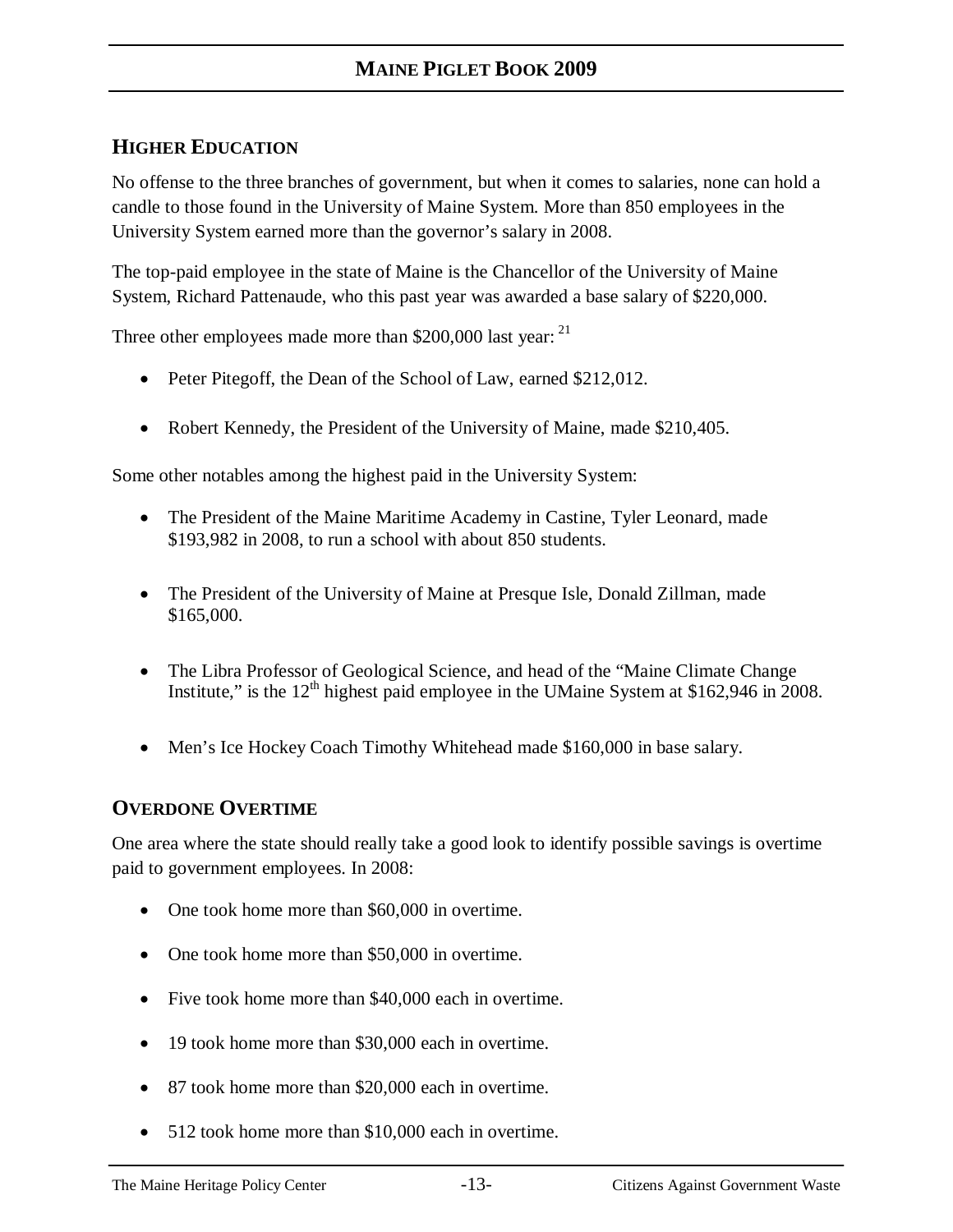Ten state employees took home as much or more in overtime pay as they did base salary in  $2008.<sup>22</sup>$ 

Because overtime is often paid at an hourly rate higher than normal wages, much more work could be accomplished, compared to cost, if the state would consider hiring new employees to help with these positions that have heavy overtime. At the least, the state should take a careful look at what is being spent on overtime.

# **CORRECTIONS NEEDS SOME CORRECTION**

Although blame for rising state spending typically lands on the Department of Health and Human Services and the Department of Education, which spend a lion's share of state money, spending has also been skyrocketing at the Department of Corrections. During the 2000-2001 biennium, the budget for the Department of Corrections was \$180 million. For the current

biennium, Corrections is budgeted to spend \$330 million, a staggering increase of 83 percent in just eight years.

The natural conclusion would be that there are many more crimes being committed and more and more people are being put in the state's jails and prisons. In fact, in 2004, 1,994 prisoners were incarcerated, and in 2008 there were  $2,038^{23}$  prisoners in the lockup, an increase of just 44 inmates, or 2.2 percent. Clearly the skyrocketing costs are out-of-whack with the prisoner population.

*Corrections is budgeted to spend \$330 million, an increase of a staggering 83 percent in just eight years.*

Part of the cost driver is overtime paid to workers in the Corrections Department. The following two charts show Corrections has the second highest total overtime paid by agency in 2008 (Chart 1), while Corrections Officer comes in at the highest in overtime paid by position in 2008 (Chart  $2)$ .<sup>24</sup>

Corrections is definitely in need of correction, and a good start for the administration would be to take a look at these skewed overtime earnings and determine if they could save some taxpayer dollars by hiring additional workers, or cutting back in some other areas.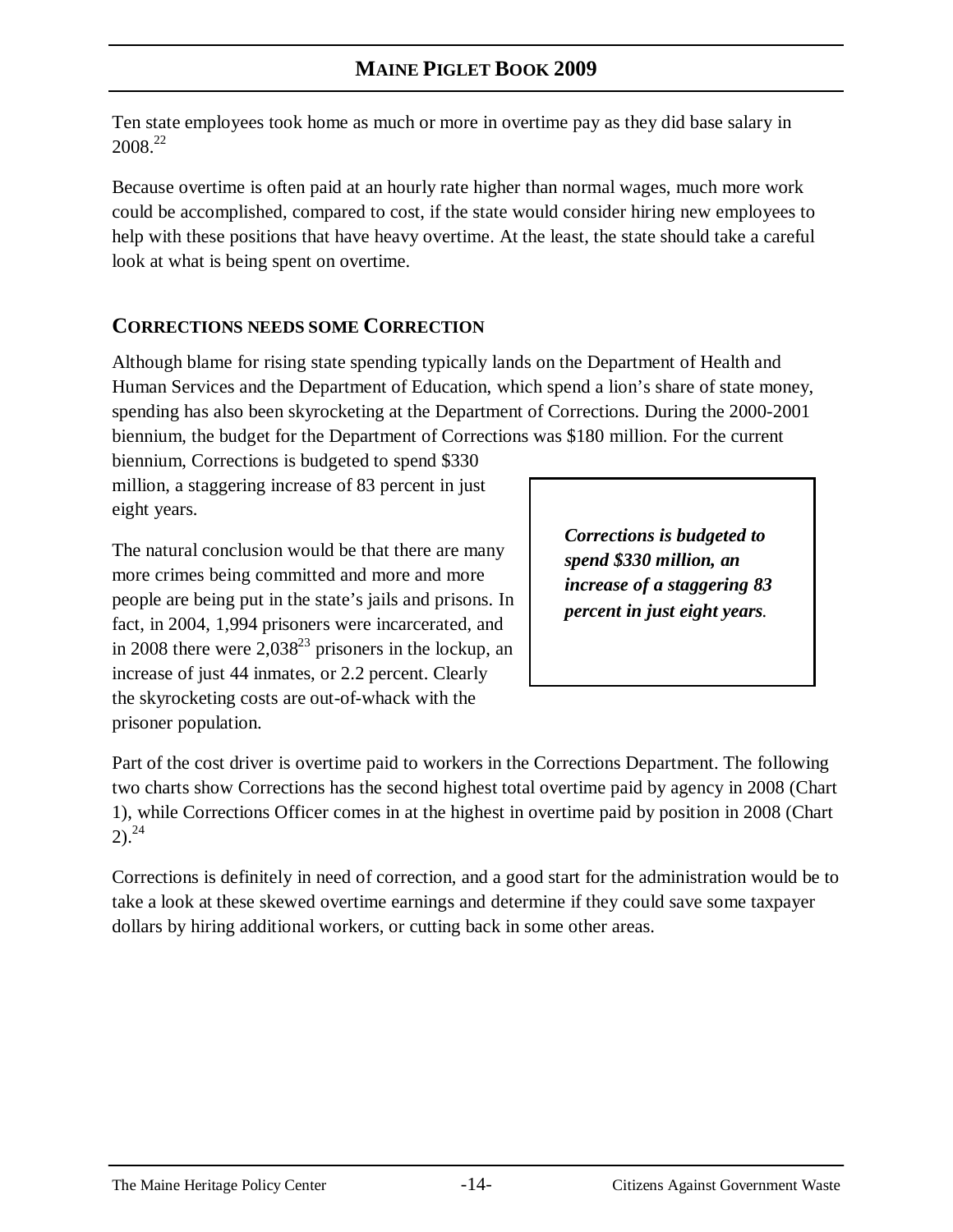# **CHART 1 (DOLLAR AMOUNT)**



# **CHART 2 (DOLLAR AMOUNT)**



PositionName

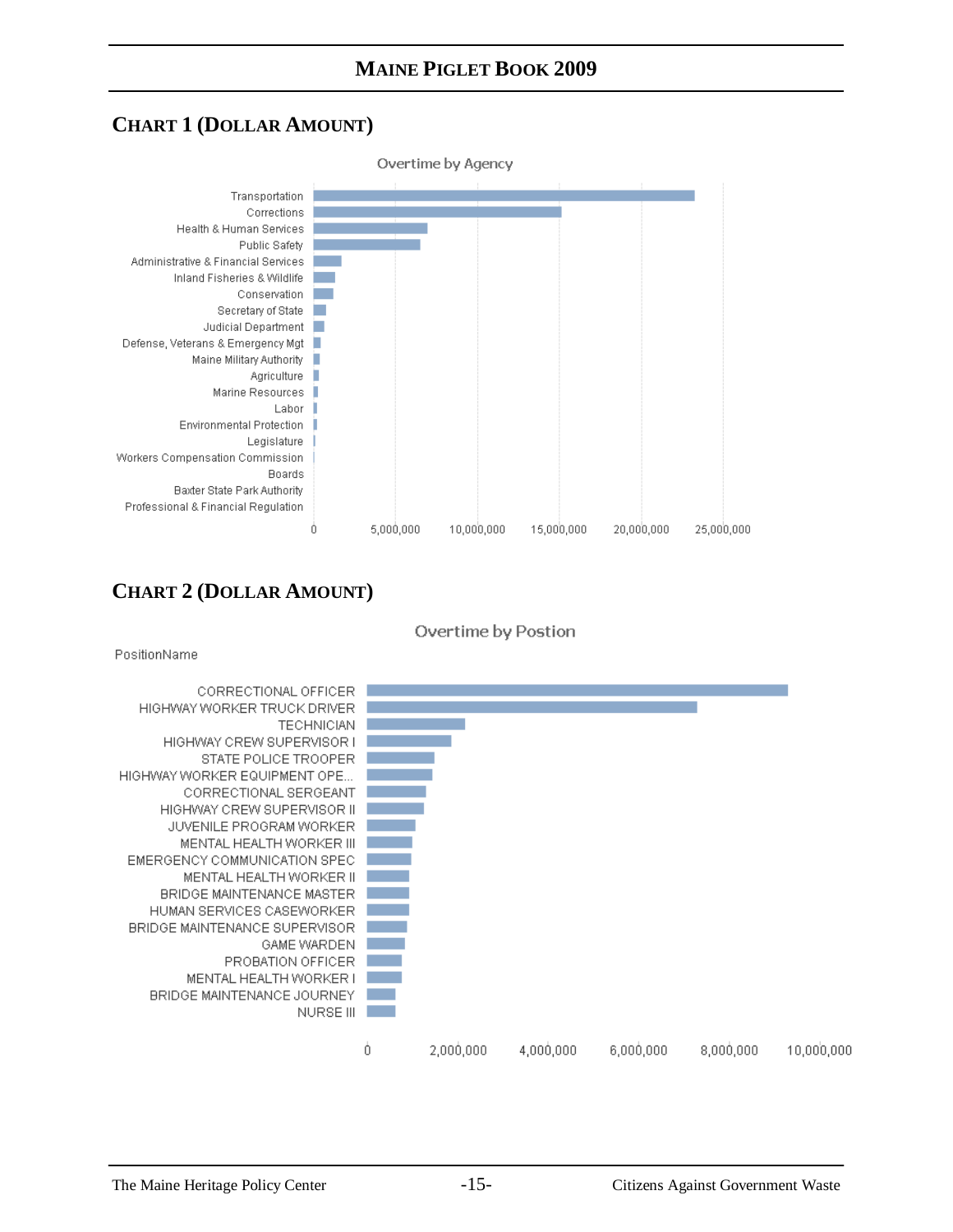# **MAINE STATE EMPLOYEE BENEFITS**

Maine state employees enjoy an extremely generous health insurance benefit, including 100 percent coverage for every active state employee and any state retiree who is not yet on Medicare. In addition, there is generally 60 percent coverage for the dependents of these state employees.

State employees also receive some very generous retirement benefits. The data available on MaineOpenGov.org shows total benefits received by state employees in 2008, and the numbers are quite staggering. State employees in the executive, judicial, and legislative branches, plus higher education, earned a total of  $$459,187,023$  in benefits.<sup>25</sup> (This figure does not include education other than state universities and colleges.)

- 18,023 state employees took home more than \$10,000 each in benefits in 2008.
- 11,649 state employees made more than \$20,000 in benefits.
- 3,831 state employees made more than \$30,000 in benefits.
- 903 state employees made more than \$40,000 in benefits.
- 199 took home at least \$50,000 in benefits.
- 51 state employees were awarded more than \$60,000 in benefits for 2008.
- 16 were given more than \$70,000 in benefits.
- Four individuals took home more than \$80,000 each in benefits alone for 2008.

#### **MAINE'S "ESSENTIAL" SPENDING**

When tax cuts are proposed in Maine, opponents quickly say government spending is already cut to the bone and not a dollar more can be removed from the budget. The state of Maine writes checks that total hundreds of millions of dollars each year to businesses and people. Below is a list of some of the more questionable spending done by the state in the past several years. The next time someone says government spending is "cut to the bone," remember this list:

*903 Maine state employees took home more than \$40,000 each in total benefits in the year 2008.*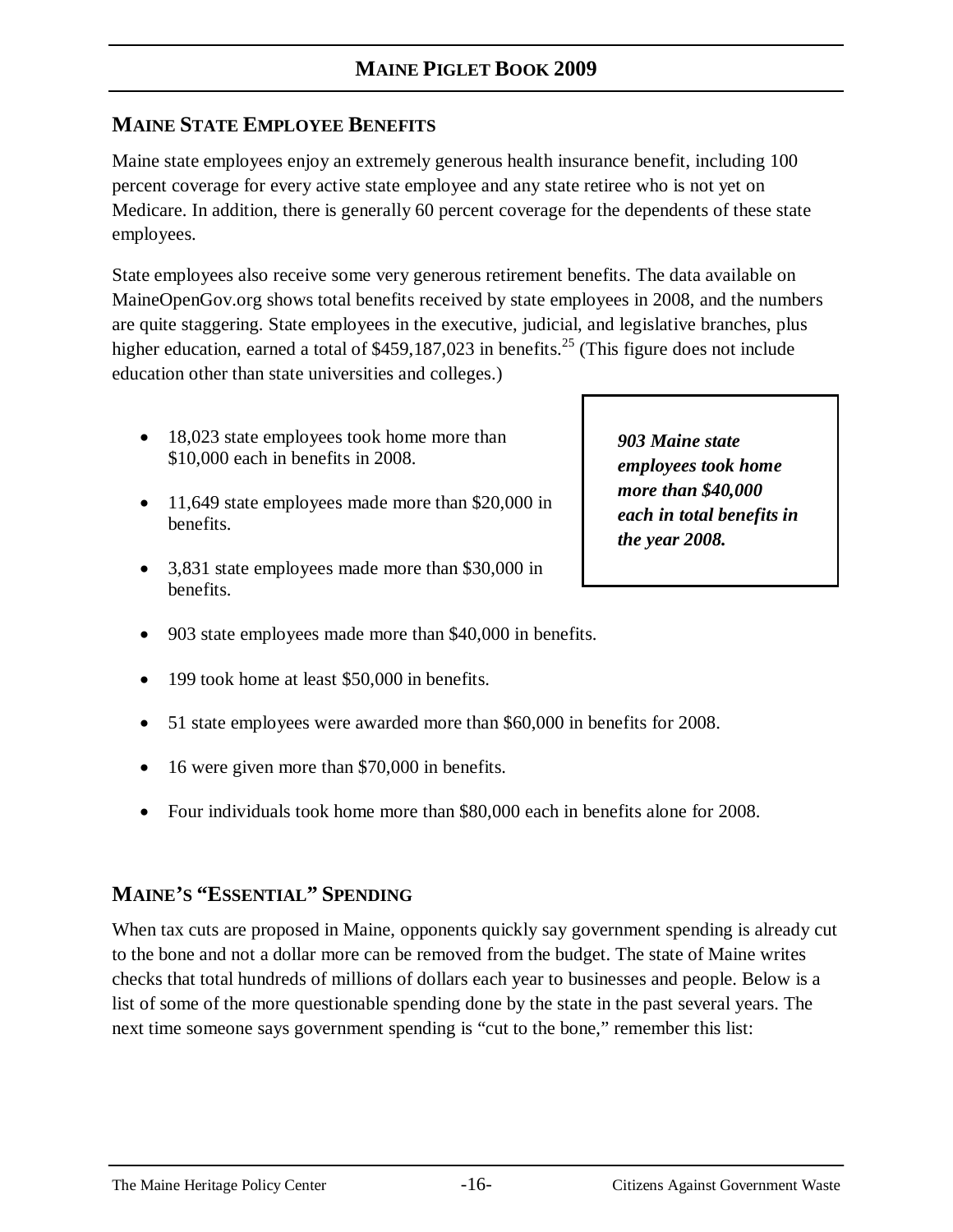- In 2007, "Meals and Gratuities" cost the state \$1,515,740. If one's grocery bill was \$200 a week and the food budget was as much as the state spent on meals in one year, there would be enough money for 7,578 weeks or 145 years of groceries.
- The state spent \$888,034 on "Modular" Furniture," and it was not even kept in the state. This money was given to a Massachusetts company for their services.

*In 2008, Maine spent \$127,007,694 on "Misc Prof Fees and Services."*

*Also in 2008, Maine spent \$7,576,181 on "Training and Related Expenses."* 

- In 2008, Maine spent \$749,985 on "Entertainment & Caterer Services."
- In 2008, the state spent \$82,533 on "Bottled Water."<sup>26</sup>
- In 2007, the state of Maine spent \$46,276 on the "Care of Stray Dogs."<sup>27</sup>

#### **MISCELLANEOUS MILLIONS**

- The "Miscellaneous" category provides no details, so taxpayers don't know exactly what the state means when it classifies such spending. In 2007, the state reported paying \$1,195,098 for "Misc Expenses" and in 2008 it reported spending a staggering  $$127,007,694$  on "Misc Prof Fees and Services."<sup>28</sup>
- In 2008, the state spent \$7,576,181 on "Training and Related Expenses."<sup>29</sup>

# **JOY RIDE**

If the two million dollars spent on legislative travel and meals was not enough, the state also threw out \$7,244,735 in 2007 and \$7,540,144 in 2008 on "Auto Mileage Reimbursements" to more than 7,000 people at \$0.40 a mile in 2007 and \$0.42 in 2008.<sup>30</sup> That's 36,064,562 miles totally funded by taxpayer dollars.

One Maine state employee seems to drive a lot for the state. Over a three-year period, according to data on MaineOpenGov.org and the State Controller's Office, Craig Hurd drove 120,327 miles, costing taxpayers \$48,038.<sup>31</sup> This is quite the racket considering taxpayers could have saved nearly \$32,000 during this three year period if the state had just purchased this employee a brand-new Ford Focus for \$15,520.<sup>32</sup>

Travel on the taxpayers' dime isn't limited to only in the state, or on the ground. In 2008, the government spent \$315,224 on "Airfare out of State."<sup>33</sup>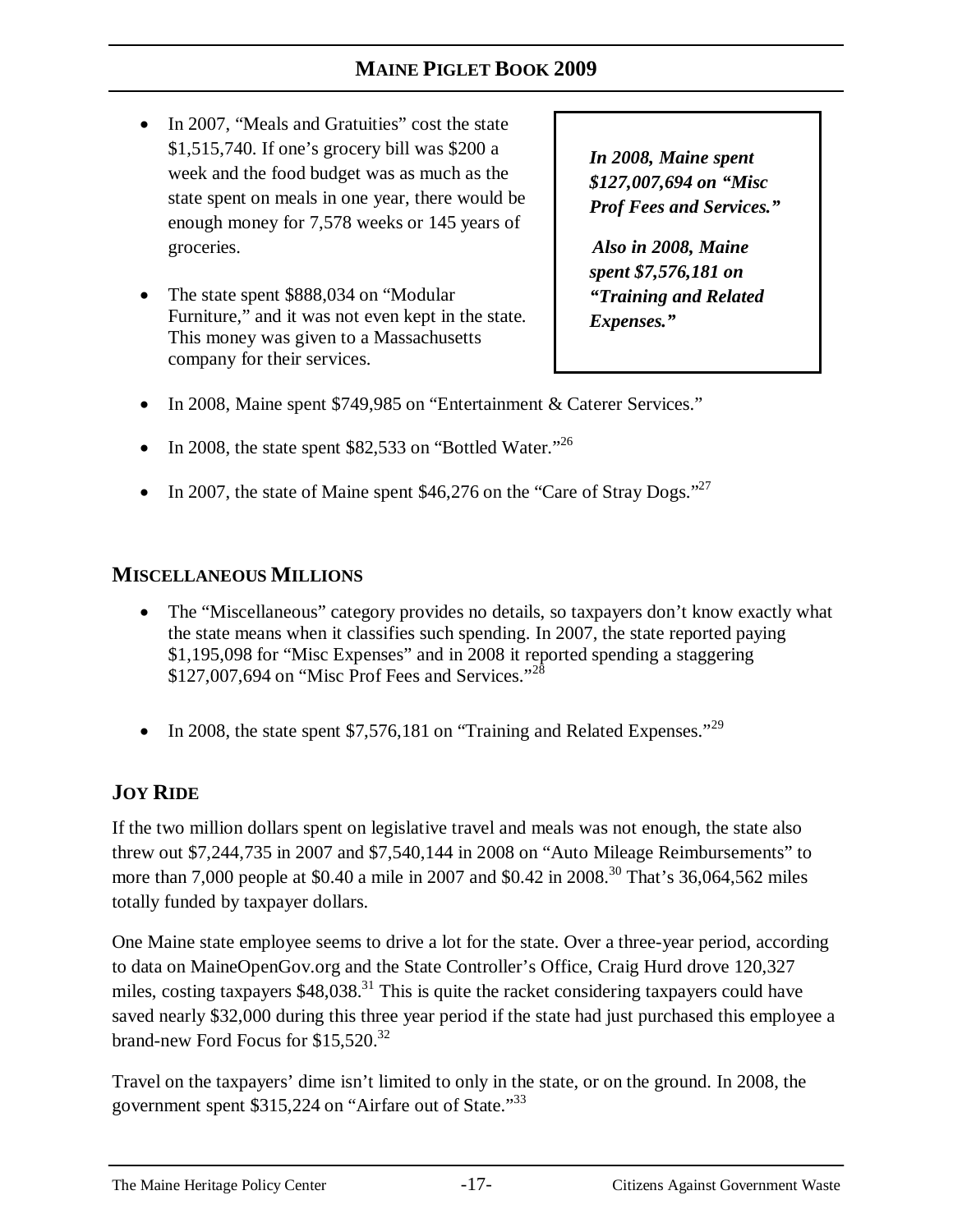# **DIRIGO – MAINE'S "PUBLIC OPTION" DISASTER**

Passed in 2003, Maine's Dirigo Health initiative was lauded as the first state-based universal coverage program in this decade. Governor John Baldacci promised that Dirigo Health would:

- 1) Provide coverage for all of Maine's 128,000 uninsured by 2009.
- 2) Not require any new taxes.
- 3) Be paid for by savings created in the health care system in Maine.
- 4) Reduce health insurance and health care costs for all.

*Dirigo has been very costly to Maine taxpayers* – *\$155 million and counting* – *while it covers fewer than 3,400 previously uninsured Mainers.* 

The core element of the Dirigo Health initiative was the DirigoChoice "public option" insurance product – designed by state government, administered by a private insurer, subsidized by state tax dollars, and mainly marketed by state government to Maine small businesses and individuals. The results are as follows:

- Caused skyrocketing premiums (up 74 percent in four years).
- Racked up huge costs for taxpayers (\$155 million to date).
- Reduced benefits for enrollees.
- Offered low-value benefits to cut costs (72 percent medical loss ratio).
- Been closed to new enrollees for nearly two years.
- Had huge crowd-out as people shift to subsidized coverage (64 percent).
- Covered just 3,400 of the state's previously uninsured.<sup>34</sup>

# **MAINE'S MEDICAID MALARKEY**

Maine's unsustainable Medicaid enrollment, now at 23 percent of the state's population, has created a perpetual budget crisis, higher taxes, increased costs for medical services, underpayment of health care providers, debts from years of unpaid Medicaid bills and rationing of care for the people on Medicaid. Maine's misguided experiment with a massive expansion of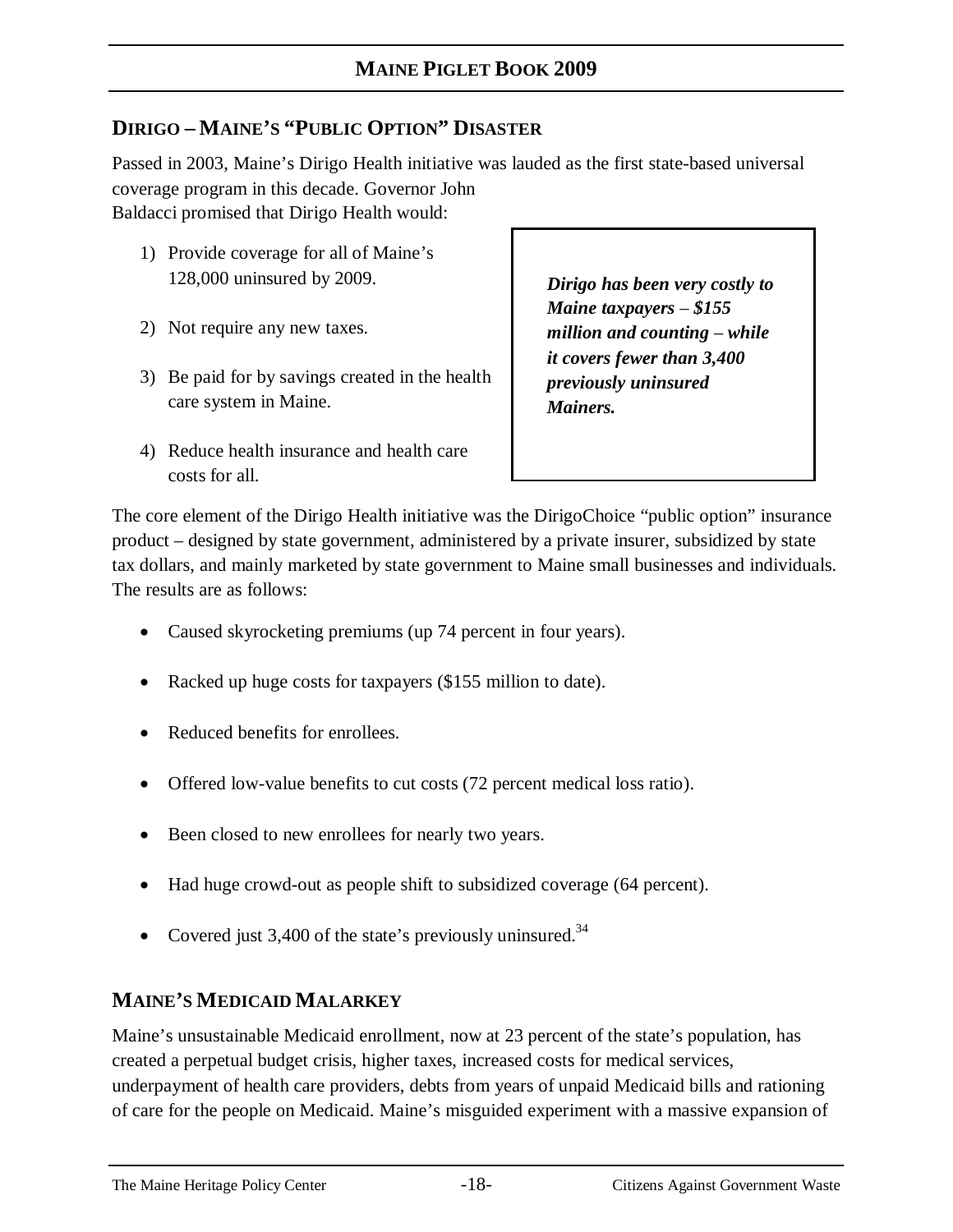the Medicaid program should serve as a warning to those who would do the same on the national level because uncontrollable costs and health care rationing will be the result.<sup>35</sup>

The dramatic growth of Maine's Medicaid program began in the late 1990's. From June 1998 to June 2002, enrollment in Medicaid grew from 154,000 individuals to more than 200,000 individuals, a growth rate of 30 percent, as shown in Table 1.



State General Fund spending on the program, however, grew from \$248 million in FY 1998 to \$463 million in FY 2002, a growth rate of 87 percent, as shown in Table 2.

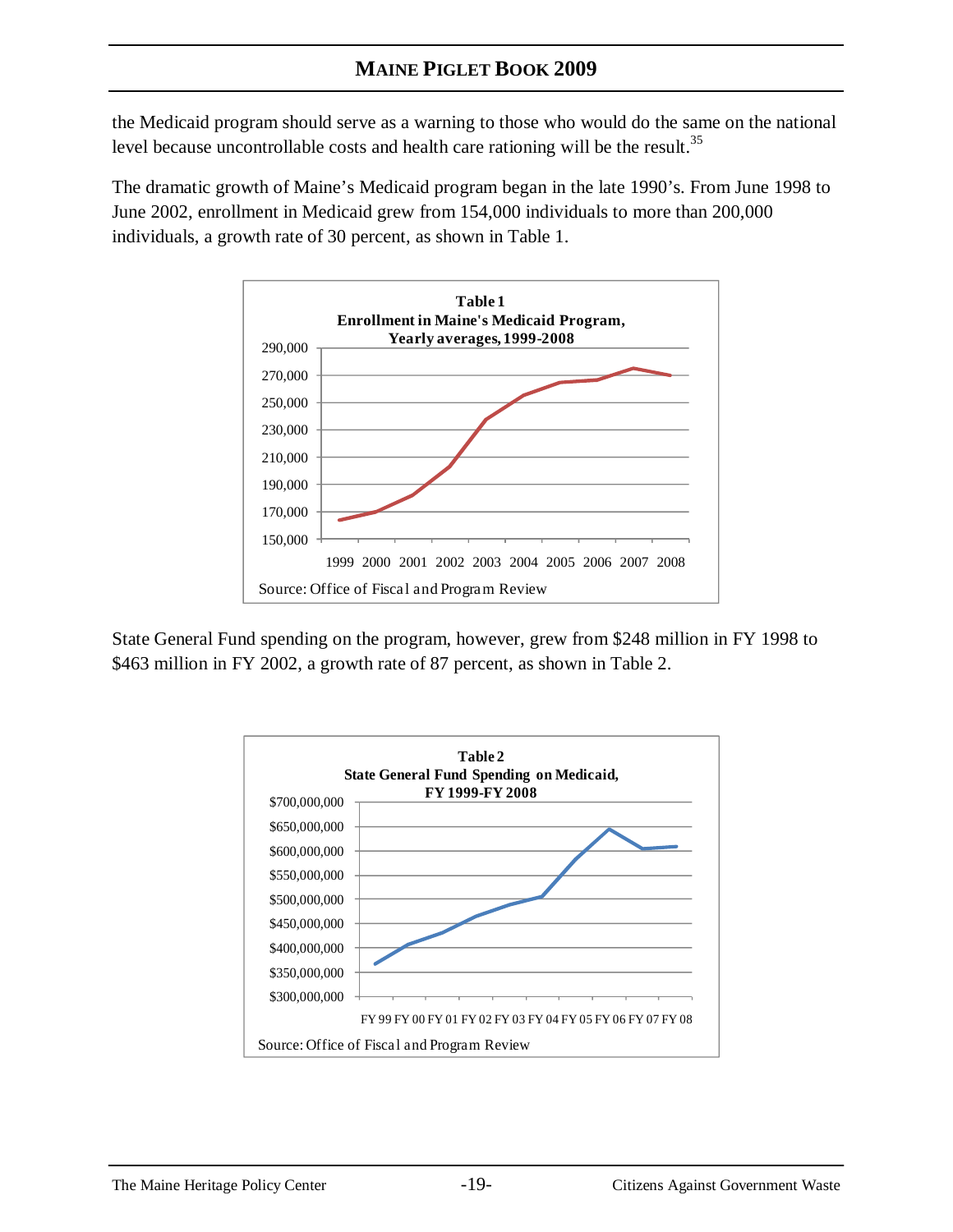By early 2006, Maine's Medicaid program was closing in on \$600 million in annual costs. In April, the state was forced to admit that it was being sued by a number of Maine's hospitals for

its failure to pay for the services they rendered, as far back as 1993, to Medicaid enrollees. The Maine Hospital Association estimated at the time that the hospitals were owed \$300 million.

With Medicaid enrollment hitting a record 276,000 during the summer of 2007, the program's costs continued to be an issue. By the fall, the state was confronting yet another budget shortfall and Medicaid became a target once again. A supplemental budget bill passed in early 2008 was designed to fill a \$190

*The Maine Hospital Association estimated at the time that the hospitals were owed \$300 million.*

million budget gap by further capping enrollment in the non-categorical program and scaling back prescription drug services.<sup>36</sup>

Even with these cuts, the Medicaid program ran out of money before the end of the 2008 fiscal year, and the state was forced to delay \$40 million in payments to health care providers until

*Federal stimulus money was also used to close an \$840 million shortfall in the 2010-2011 biennial budget, with \$189 million in one-time federal Medicaid funds budgeted for FY 2010 and \$95 million budgeted in FY 2011.* 

July 1, the first day of the 2009 fiscal year. The shortfall was credited to "higher than expected claims."

A worsening economy forced Governor Baldacci and the legislature to pass a supplemental budget in January 2009, closing a \$170 million General Fund shortfall. The budget bill included a cut to hospital-based physician reimbursement rates, costing Maine hospitals an estimated \$12 million, as well as \$4.5 million in savings generated by postponing a Medicaid hospital payment until fiscal year 2010.

Federal stimulus money was also used to close an \$840 million shortfall in the 2010-2011 biennial budget, with \$189 million in one-time federal Medicaid funds budgeted for FY 2010 and \$95 million budgeted in FY 2011. Of

this, \$40 million was budgeted over the two years to address projected budget shortfalls in the Medicaid program.

The recent history of Maine's Medicaid program demonstrates the perils of recklessly expanding government-run health programs. Such programs create unsustainable costs to the public and the health care provider community, while providing enrollees, whose access to care is decided by politicians, with severely limited options for medical treatment.<sup>37</sup>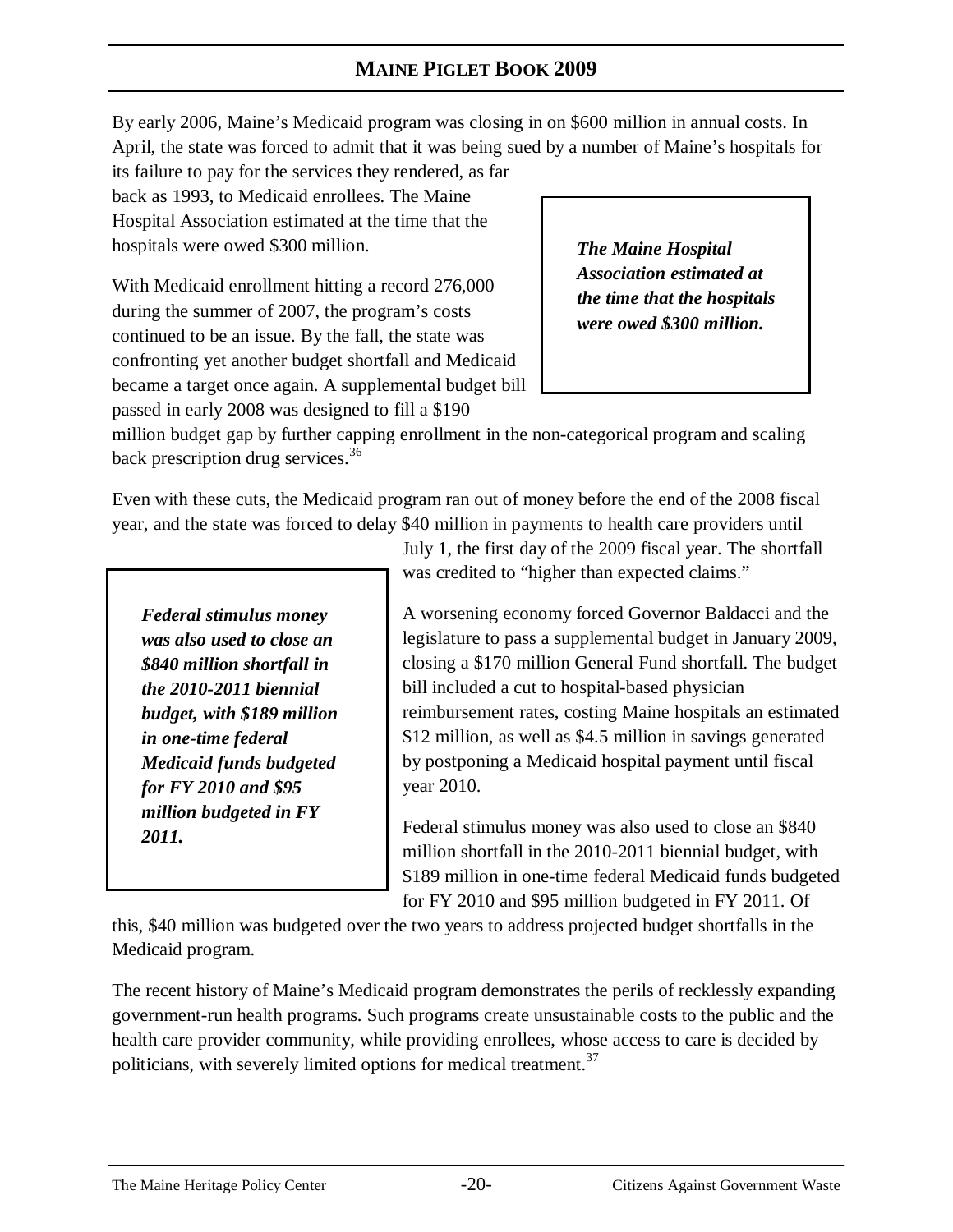#### **MAINE ARTS COMMISSION**

*"The Creative Economy is a catalyst for the creation of new jobs in Maine communities. People who create jobs want to live in places that have a diverse cultural mix and an innovative and educated workforce. Maine will be competitive economically if we continue to capitalize on the synergies between entrepreneurship, education, the arts and quality of life."* 

- Governor John Elias Baldacci<sup>38</sup>

The Maine Arts Commission was founded 30 years  $a\alpha^{39}$  and states that its mission is to "encourage and stimulate public interest and participation in the cultural heritage and cultural programs of our state; shall expand the state's cultural resources; and shall encourage and assist freedom of artistic expression for the well being of the arts, to meet the needs and aspirations of persons in all parts of the state."<sup>40</sup> Each year the state "meets the needs and aspirations" of people throughout the state with grants that range from \$100 to \$25,000.

There are several categories covering a large range of interesting "art" that are available to apply for a grant.

The categories, along with a sample of the state's finer investments of the taxpayers' money, are as follows. The grants below are all from fiscal year 2008:

#### **Arts in Education in the Community**

- \$10,000 to the Bates Dance Festival to support for Deepening the Live Arts Experience for Youth, which incorporated dance and music residencies into the curriculum of three elementary schools in Lewiston.<sup>41</sup> This is a project that Bates, a private college with an  $$83,000,000$  operating budget,<sup>42</sup> could afford without taxpayer funds.
- There were 10 other grants in this category that totaled  $$97,800.<sup>43</sup>$

#### **American Masterpieces**

• \$15,000 went to the Maine State Music Theater in Brunswick for support to produce and perform the musical *All Shook Up* with a score comprised of the music of Elvis Presley and a story based on the Shakespeare classic *Twelfth Night.<sup>44</sup>*

*\$20,000 in 2008 went to the Ogunquit Playhouse to support a new, first-class production of Lerner and Loewe's* **My Fair Lady.**

- \$20,000 in 2008 went to the Ogunquit Playhouse to support a new, first-class production of Lerner and Loewe's *My Fair Lady.*
- There were four total grants in this category that totaled \$69,148.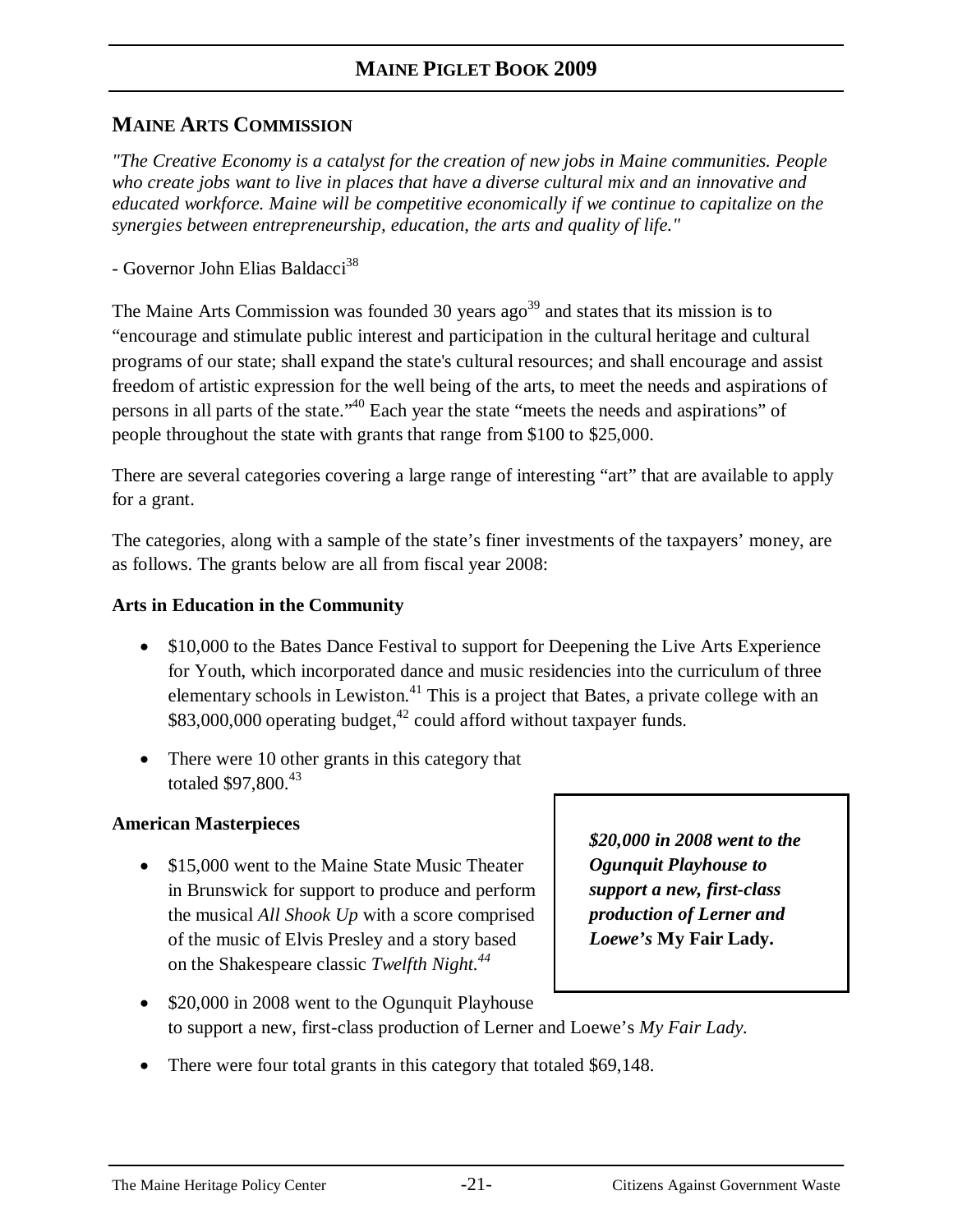#### **Artists in Maine Communities**

- \$2,440 went to Harpswell Festival, Inc. for *Aht on Parade*, a collaborative artist project to create life size puppets for the Harpswell Festival Parade.
- Two grants each totaling \$7,500 went to Space Gallery. One grant is for an artist-inresidence with Joshua Loring who will create a multi-format audio visual document of the work and lives of artists in the Portland music scene and the other is for support for an exhibition of five Maine artists who will design, build and install large-scale dioramas in storefront windows throughout Portland.
- This category included 17 grants that totaled \$115,139.

#### **Building Capacity in Maine Cultural Communities**

- \$10,000 to the Greater Portland Landmarks' Congress.
- This category includes 11 grants that totaled \$94,935.

#### **Good Idea Grants**

- \$1,500 to Alison Chase for support for *WhooZ Who*, a dance that explores human relationships in shifting and recombining patterns and twisting preconceptions of rules, roles and responsibilities. She also received \$13,000 for an art fellowship to develop choreography.
- This category includes grants to 26 different people totaling \$37,179.

#### **Traditional Arts Fellowship**

• One grant to Donald Roy for a fellowship in Franco Fiddling for \$13,000.

#### **STIMULUS PACKAGE**

"Maine Arts Commission will be distributing nearly \$300,000 from the National Endowment for the Arts to arts and cultural institutions in Maine for job retention."<sup>45</sup>

According to the *Bangor Daily News,* not only will the Maine Arts Commission be giving out this money, but it is also eligible to keep some of it to retain jobs such as:  $46$ 

- Alden Wilson, a public service executive, who made \$111,071 in 2007 including benefits.
- Brian Knicely, a public service manager, who made \$105,748 in 2006 including benefits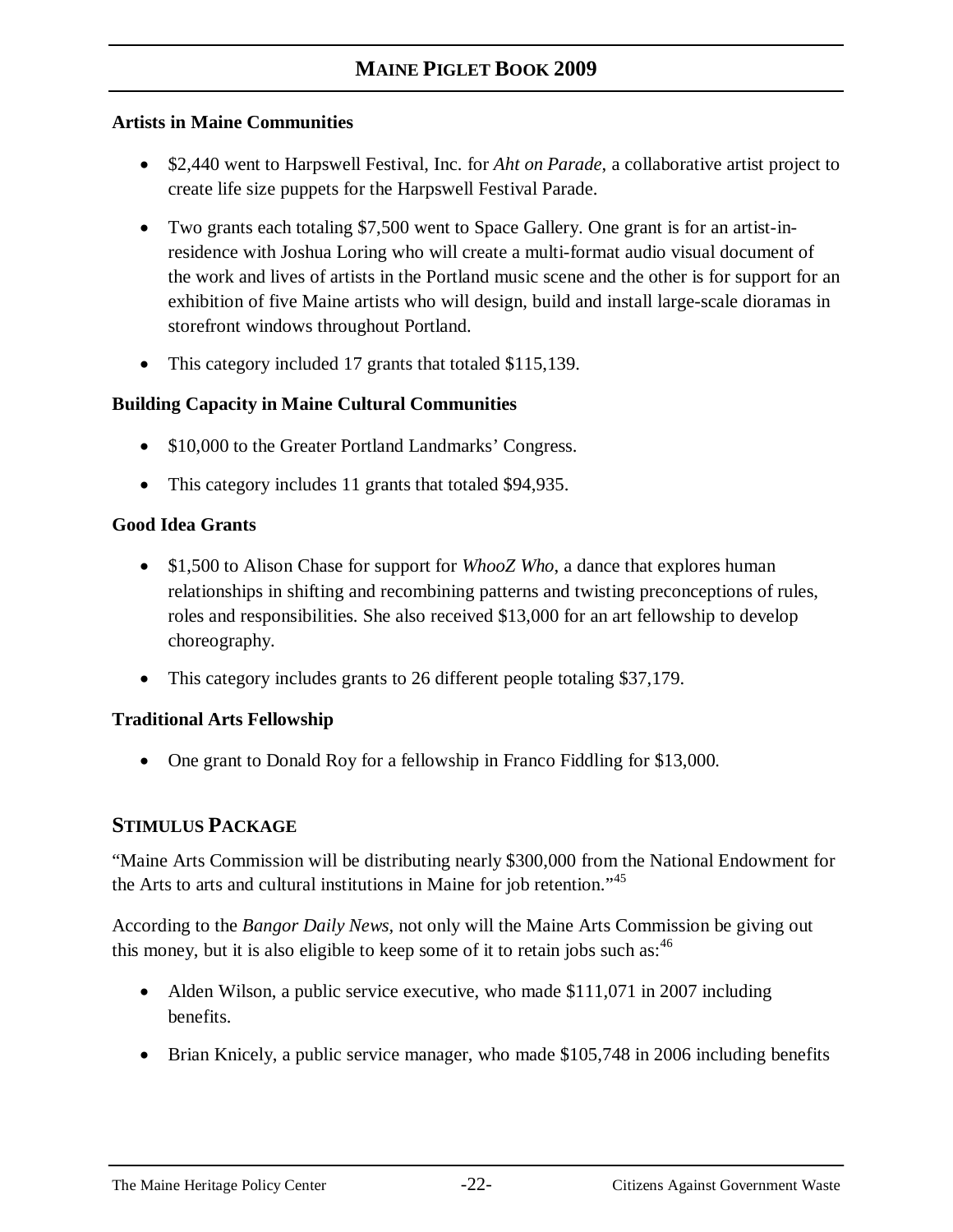• Donna McNeil, director of the Maine Arts Commission, was quoted as saying: "I think the government arts jobs are real jobs and that they are central to our nation's recovery just like any other worker,<sup>47</sup> after receiving a pay raise from \$73,384 as the director of special projects in 2006 to \$99,162 as director of the Maine Arts Commission in 2007.

*Donna McNeil, Director of the Maine Arts Commission, felt the \$102,000 price tag on these 3 paintings, was "a bargain" for the state.* 

In 2007, the Maine Turnpike Authority renovated the

service plaza in Kennebunk and the Turnpike Authority wanted artwork to be displayed in the building. The artist that ultimately received the honor does not even live in Maine; there will be three pictures of dogs by William Wegman from New York.<sup>48</sup>

Donna McNeil, director of the Maine Arts Commission, felt the \$102,000 price tag on these three paintings was "a bargain" for the state. $49$ 

# **THE DOWNEAST HERITAGE MUSEUM DEBACLE**

A good place to find out how ineffectively the government spends tax dollars is the Downeast Heritage Museum in Calais. The \$6 million museum, funded almost entirely with government money, was opened to great fanfare on May 22, 2004. On September 29, 2008, it filed for

*Maine taxpayers spent \$300,000 on the museum in the form of one-time emergency funding provided by Governor Baldacci after a visit to the troubled museum in 2006.*

Chapter 7 bankruptcy, which may lead to its liquidation. With only \$1,294 in its checking account at the time of the filing, the museum was unable to make its mortgage payments to the U.S. Department of Agriculture, to which it owed \$600,000, and the U.S. Department of Commerce, which is owed \$1 million.<sup>50</sup>

This most recent bankruptcy filing comes on the heels of a 2006 Chapter 11 bankruptcy filing, which reduced the museum's debt to the Department of Agriculture from its original \$3.2 million to \$600,000, with the U.S. government presumably paying the difference. Maine

taxpayers also spent \$300,000 on the museum in the form of one-time emergency funding provided by Governor Baldacci after a visit to the troubled museum in 2006. Despite these massive infusions of government money and the leasing out of some museum space to outside interests, the museum could no longer stay afloat.<sup>51</sup>

Evidently, it never occurred to any of the government entities funding the project that building a multimillion-dollar non-profit institution of this kind in Calais, which is a four-and-a-half hour drive from Portland and 100 miles from Bangor, might be a bad idea. According to published reports, the museum was apparently expecting 400,000 people, one-third of the population of the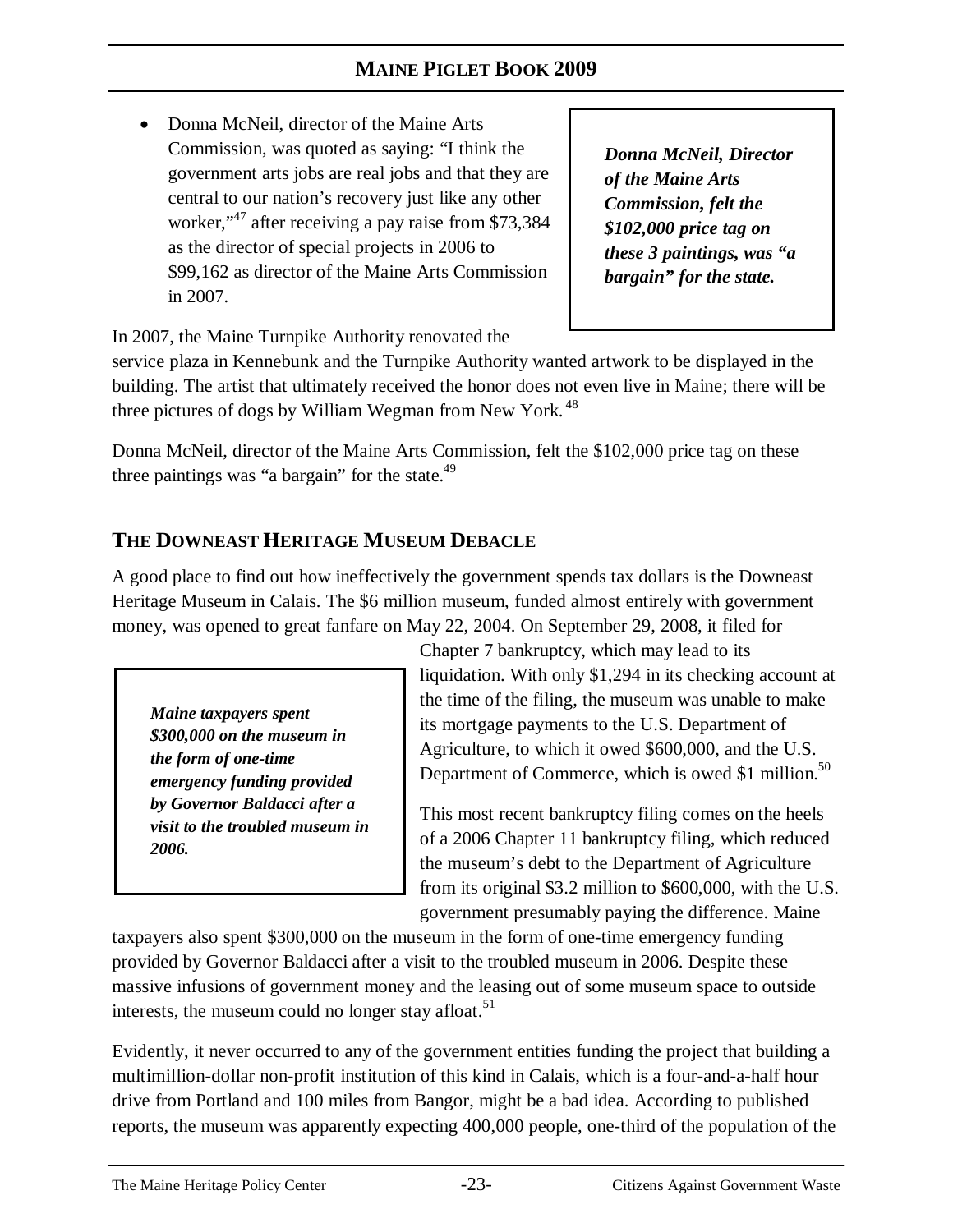state, to visit the area in 2004 for the  $400<sup>th</sup>$  anniversary of the St. Croix settlement. Unsurprisingly, "barely a trickle" of people showed up. Even the relocation of a state visitor center to the museum building failed to generate traffic, as no one, it turned out, even wanted to visit the visitor center.

Even worse is the complete lack of accountability or remorse over the waste of millions of taxpayer dollars, both state and federal, on this boondoggle. According to the museum's executive director, Jim Thompson, "it's nobody's fault."<sup>52</sup>

# **TAJ MA-TURNPIKE**

On the very same day this year news broke that the state is facing an additional \$50 million revenue shortfall,<sup>53</sup> there was a story in the *Portland Press Herald* that detailed the opening of a

new turnpike "administrative building" with a hefty price tag of 11.9 million.<sup>54</sup> Ironically, these stories were adjacent to each other in the online version of the newspaper.

The July 10, 2009 article reported that, "The 55,000 square-foot, three-story, energy-efficient edifice consolidated the state police troop and the turnpikes 116 office workers, previously housed in four different buildings."

*At \$11,900,000 for 116 workers, that works out to \$102,586 per worker.* 

At \$11,900,000 for 116 workers, that works out to \$102,586 per worker.

Maine Turnpike Authority Executive Director Paul Violette said he "is also aware that many Mainers are probably questioning the need for a new multimillion-dollar administration building. 'I can understand why some folks would say, "Geez," but when you run the numbers, it made better sense not to lease."

They claim they are saving taxpayers' money by "making use of natural light," according to the report. They also have installed "showers for workers who commute by bike," which is interesting because bikes aren't even allowed on the turnpike.

It should be gratifying to taxpayers to know that, "workers say the new building has lifted their spirits," and one employee raved about the new surroundings saying, "Considering I used to share one office with three people, including a desk, this is a lot better."<sup>55</sup>

# **CAMP-ON-US**

Maine is a fantastic state, and one of the greatest treats of a nice Maine summer is the chance to go camping with the family. But, even families who have not had the chance to make it out into the woods to camp themselves this summer are paying for that privilege for others.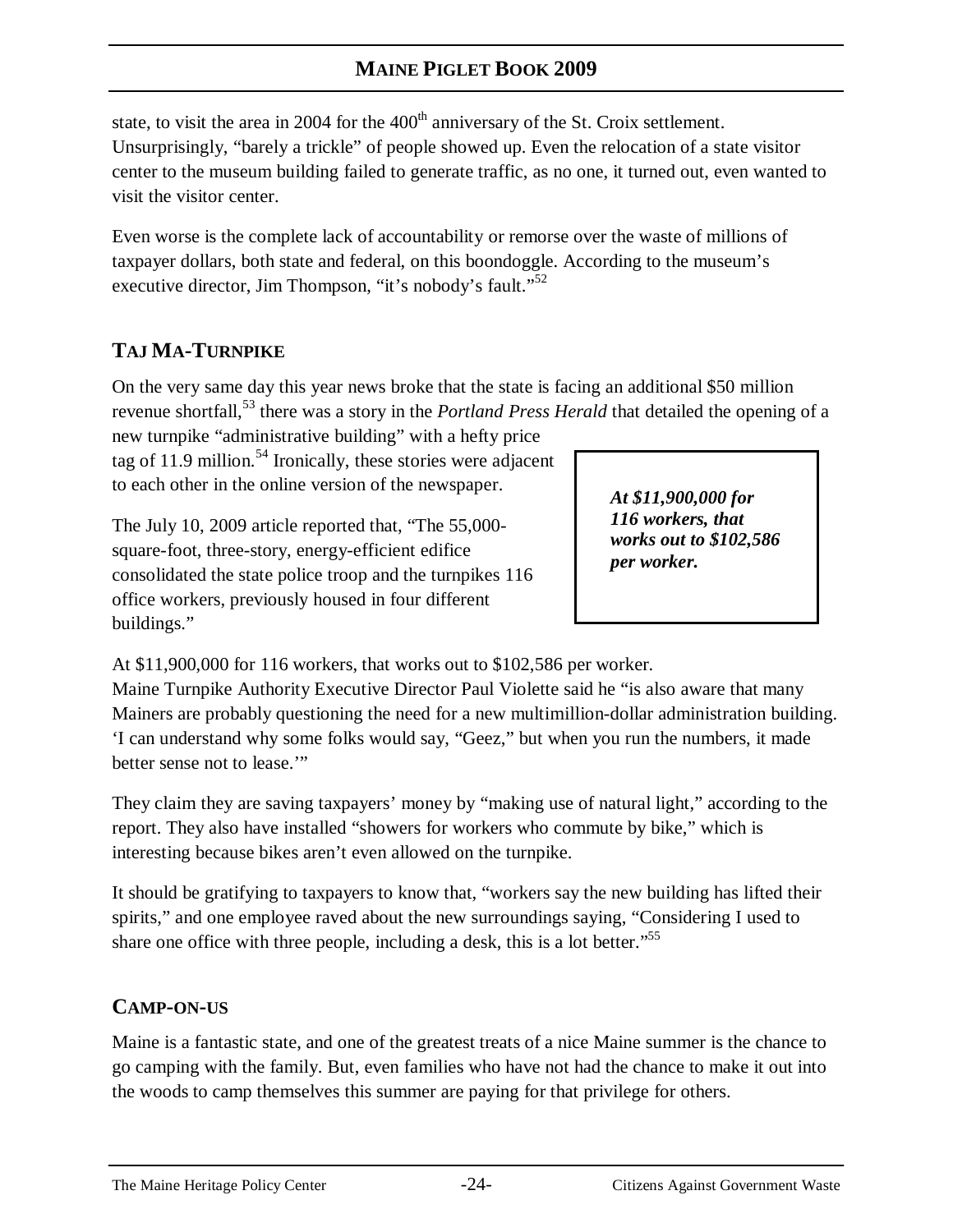Taxpayers this year footed the bill for 32 families to go camping in Maine parks.<sup>56</sup> The program, "First Time Campers" is "sponsored" by the Maine Department of Conservation, which means it was paid for with tax dollars.

These families had their tent, sleeping bags, chairs, lanterns, bottled water and an assortment of other gear waiting for them. They also had a personal assistant who is an interpretive specialist with the Bureau of Parks and Land and claims he has "the best job in the state."<sup>57</sup>

Families whose applications were chosen at random for the experience received a two-night, three-day reservation and a variety of camping gifts and coupons from Hannaford, Oakhurst Dairy, Poland Spring, Wicked Joe Coffee, Coleman and L.L. Bean. One lucky family will receive a complete camping outfit from L.L. Bean at the close of the season.<sup>58</sup>

*Taxpayers this year footed the bill for 32 families to go camping in Maine parks.***<sup>50</sup>** *The program, "First Time Campers" is "sponsored" by the Maine Department of Conservation, which means it was paid for with tax dollars.* 

First-Time Campers is a program in Governor John E. Baldacci's "Take It Outside!" initiative to encourage children and families to experience the great outdoors, DOC spokeswoman Jeanne Curran said. Camping is awesome, especially in Maine, but state government should not ask Maine taxpayers to foot the bill for a few random families to "take it outside."

# **2008 TOP 20 LISTS**

Maine state employee's compensation, overtime and benefits are big factors when it comes to government overspending. On the following page, there are two "Top 20" lists, showing which departments are the biggest spenders of taxpayer dollars.

These lists are possible thanks to MaineOpenGov.org, which shows online more than \$7,000,000,000 of compensation paid to Maine employees, down to the agency, person and penny…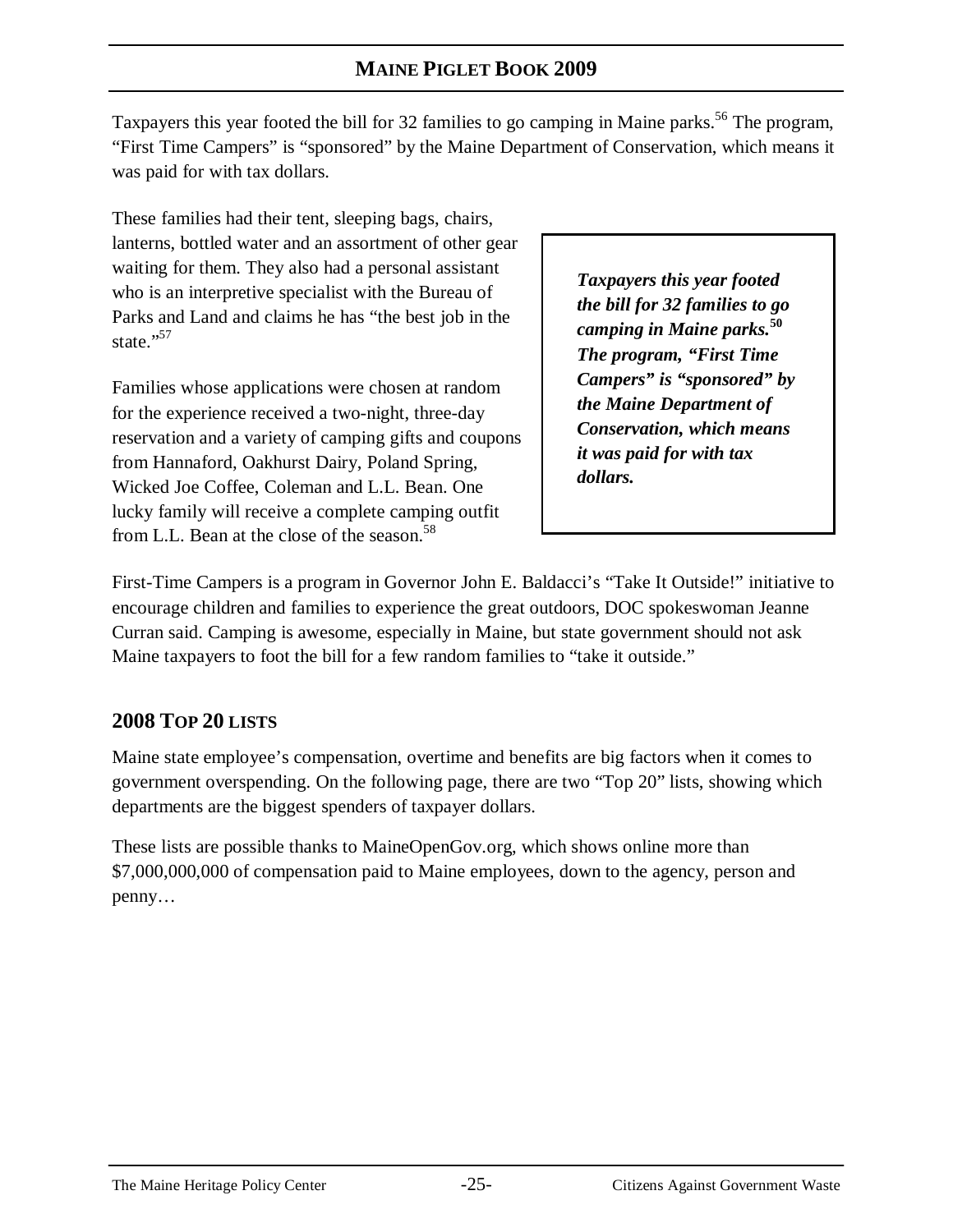#### **TOP 20 TOTAL COMPENSATION – BY DEPARTMENT (DOLLAR AMOUNT)**



# **TOP 20 BENEFITS – BY DEPARTMENT (DOLLAR AMOUNT)**



**Benefits by Department**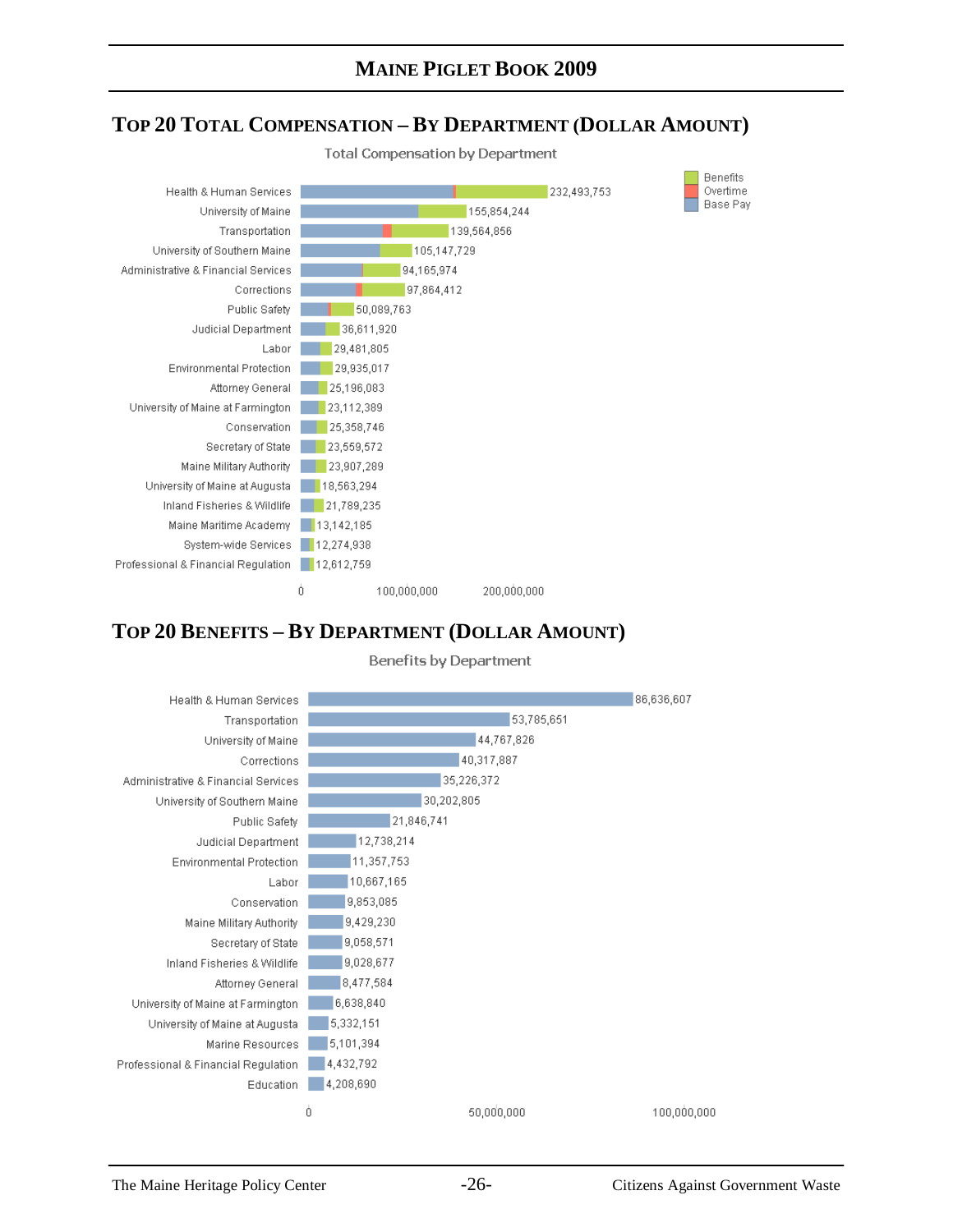# **WHERE THE MONEY GOES**

Each year, the state of Maine sends hundreds of millions of dollars to out-of-state vendors for various products or services. The chart below shows how much Maine elected to send to each state in the last three years total (2006, 2007 and 2008).

| <b>State</b>                    | <b>Amount</b>   | <b>State</b>         | <b>Amount</b> |
|---------------------------------|-----------------|----------------------|---------------|
| Alabama                         | \$888,625       | Nebraska             | \$383,432     |
| Alaska                          | \$63,502        | Nevada               | \$334,926     |
| Arizona                         | \$11,309,270    | New Hampshire        | \$36,808,521  |
| Arkansas                        | \$351,244       | New Jersey           | \$21,459,952  |
| California                      | \$9,037,006     | New Mexico           | \$109,819     |
| Colorado                        | \$18,332,816    | New York             | \$39,273,182  |
| Connecticut                     | \$129,249,644   | North Carolina       | \$5,906,748   |
| Delaware                        | \$57,148        | North Dakota         | \$165,917     |
| Florida                         | \$10,304,721    | Ohio                 | \$11,529,579  |
| Georgia                         | \$37,806,517    | <b>Oklahoma</b>      | \$101,732     |
| Hawaii                          | \$1,045         | <b>Oregon</b>        | \$901,863     |
| Idaho                           | \$1,228,658     | Pennsylvania         | \$114,027,416 |
| <b>Illinois</b>                 | \$85,641,819    | Rhode Island         | \$2,557,487   |
| <b>Indiana</b>                  | \$687,593       | South Carolina       | \$948,760     |
| <i>Iowa</i>                     | \$1,132,820     | South Dakota         | \$34,571      |
| Kansas                          | \$298,140       | Tennessee            | \$1,552,344   |
| Kentucky                        | \$5,029,626     | Texas                | \$50,627,688  |
| Louisiana                       | \$462,558       | Utah                 | \$49,952,846  |
| Maine                           | \$1,761,960,286 | Vermont              | 6,468,776     |
| Maryland                        | \$40,776,113    | Virginia             | \$4,923,233   |
| <b>Massachusetts</b>            | \$151,597,015   | Washington           | \$950,231     |
| Michigan                        | \$2,922,785     | West Virginia        | \$96,401      |
| Minnesota                       | \$5,989,648     | Wisconsin            | \$14,844,605  |
| Mississippi                     | \$96,132        | Wyoming              | \$21,929      |
| Missouri                        | \$39,137,373    | <b>Washington DC</b> | \$7,030,096   |
| Montana                         | \$58,274        | State N/A            | \$52,939,230  |
| <b>Total</b><br>\$2,738,371,662 |                 | 59                   |               |

#### **MAINE VS. OTHER STATES**

| <b>Maine</b>    | <b>Other States</b> |
|-----------------|---------------------|
| \$1,761,960,286 | \$976,411,376       |
| 64%             | 36%                 |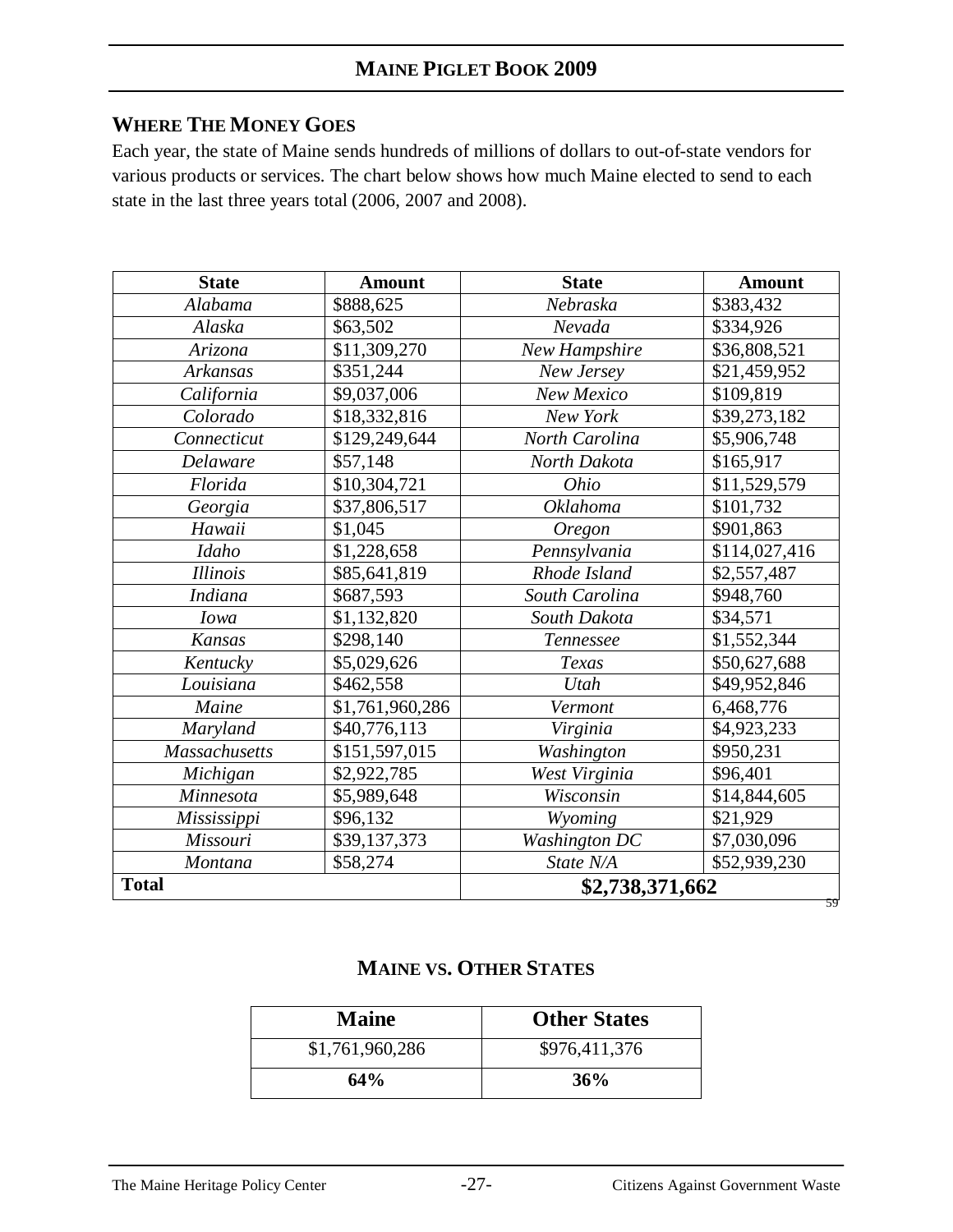As shown, Maine government does shop primarily at home in Maine, but still sends more than 36 percent of total money spent to vendors out-of-state. If the state cut that amount in half, they would be infusing more than \$488,000,000 back into Maine's businesses and economy.

# **"MIGRATING" MONEY**

One of the most embarrassing escapades of the year was detailed in late May 2009, when the state of Maine settled a legal battle and had to pay the U.S. Department of Education \$1.5 million in taxpayer funds.<sup>60</sup>

The hefty settlement was paid after state officials admitted to defrauding the federal agency of

*As a result of the fraud, Maine settled a legal battle and had to pay the U.S. Department of Education \$1.5 million in taxpayer funds.*

\$5.3 million over three years. As part of the federal Migrant Education Program, the state was awarded federal grants based on how many children of migrant workers were attending Maine's local schools. Between 2001 and 2004, state and local education officials wildly exaggerated the number of children eligible, with at least 75 percent of the students not eligible for inclusion in the program.

To make it very clear how the Maine Department of Education and local school districts inflated the number

of students, they were awarded \$4 million for 9,500 students in 2002, and in 2009, they have been awarded just \$1 million for 340 students.

Local school officials in Portland, Lewiston, and Danforth, all party to the scam, blamed the state education department for the swindle while the state pointed to federal regulations as the culprit. The U.S. Department of Education didn't bother with the blame game; they just said "give us our money back and pay up."

These taxpayers dollars were to be paid "with surplus funds identified in the state education budget ending June 30," according to David Connerty-Marin, a spokesman for the Maine Department of Education. One has to wonder how this department can often say its spending is cut to the bone, yet have \$1.5 million just lying around to pay settlements.

This glaring case of calculated fraud was brought to the attention of federal officials in 2003 by an anonymous whistle-blower.

# **CONSTRUCTION, REPAIR AND IMPROVEMENT "PRIORITIES"**

Each budget, the Bureau of the Budget is authorized to require the development of overall longrange public improvement programs for all departments and agencies of state government and to coordinate and present recommendations pertaining thereto to the Governor, the State Budget Officer and the Legislature.<sup>61</sup>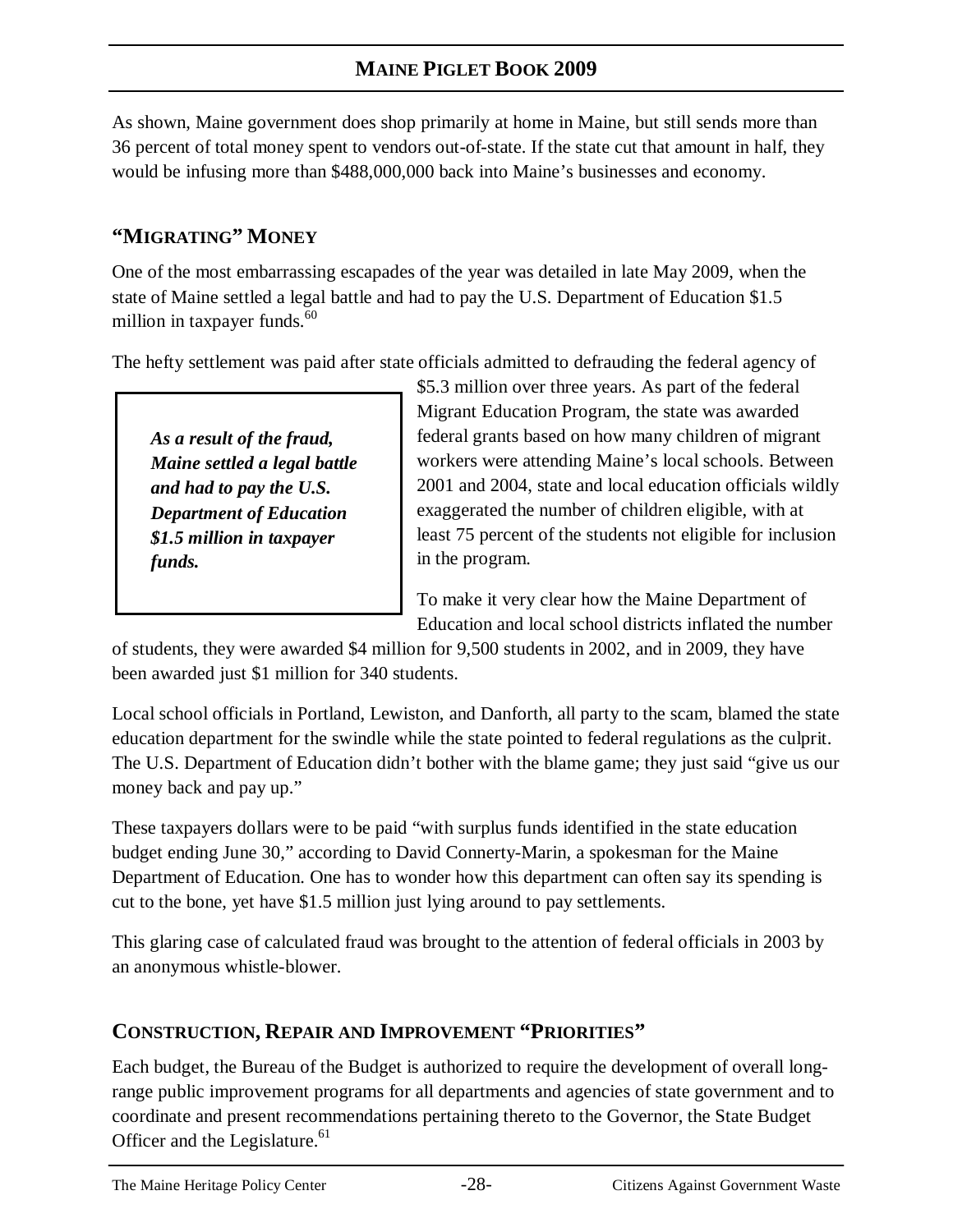The Bureau of the Budget makes these recommendations based on a long list of requests they receive from state departments, agencies, and other state-funded entities. These various projects are put into one of the following three categories:

- A) Mandatory "Those projects permitting no option, it being obligatory to provide for them.
- B) Essential "Those projects that are indispensable but do not constitute life safety issues."
- C) Long Term Projects "Those projects that are worthy of consideration."

Examples of recommended spending for projects from each category are as follows:

| Location                                                         | Project                                            | Cost      |
|------------------------------------------------------------------|----------------------------------------------------|-----------|
| Reid State Park – Georgetown                                     | Replace Griffen Head Comfort<br><b>Station</b>     | \$570,000 |
| Popham Beach – Phippsburg                                        | New Restroom/Changing Facility<br><b>West Side</b> | \$479,000 |
| <b>Lamoine State Park</b>                                        | Restroom / Changing Building                       | \$390,000 |
| Eagle Island – Harpswell                                         | Peary's House and Cottage Repairs                  | \$75,000  |
| Presque Isle CC                                                  | <b>Environmental Compliance</b>                    | \$65,000  |
| Vaughan Woods                                                    | Playground                                         | \$45,000  |
| Aroostook – Presque Isle                                         | Play Equipment - Replace/Upgrade                   | \$45,000  |
| Porter Seed Farm Old Barn - Masardis                             | Equipment Storage in Old Barn                      | \$40,000  |
| $Expo - State of Maine Building -$<br>Springfield, Massachusetts | New Entrance Walk                                  | \$30,000  |

A) Mandatory - "Those projects permitting no option, it being obligatory to provide for them."

B) Essential – "Those projects that are indispensable but do not constitute life safety issues."

| Location                                         | <b>Reason</b>                                                      | Cost         |
|--------------------------------------------------|--------------------------------------------------------------------|--------------|
| Capitol Complex – Cultural Building<br>(Augusta) | <b>Renovate Cultural Building</b>                                  | \$40,000,000 |
| Capitol Complex - DHHS State Street<br>(Augusta) | <b>DHHS Headquarters Renovations</b>                               | \$16,000,000 |
| KVCC – Fairfield                                 | <b>Administration Building Renovation</b><br>and Expansion         | \$7,135,000  |
| Capital Complex $-$ (Augusta)                    | <b>Capital Complex Parking Garage</b><br>Renovations and Expansion | \$2,500,000  |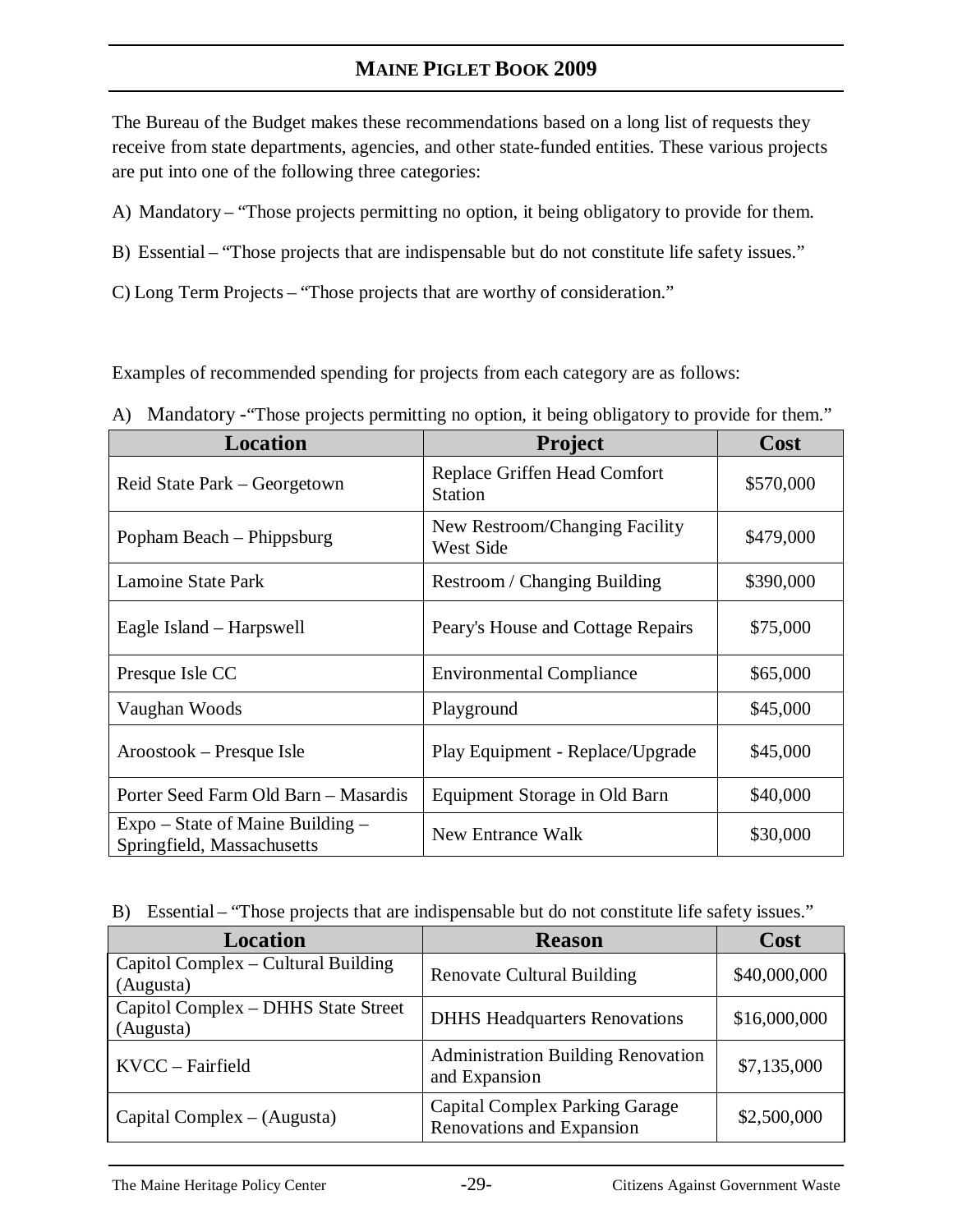| <b>Southern Maine Community College</b> | New Brick Facade                                               | \$650,000 |
|-----------------------------------------|----------------------------------------------------------------|-----------|
| Sebago Lake State Park                  | Playground Renovations (3)                                     | \$270,000 |
| Aroostook – Presque Isle                | <b>Improve Gravel Road</b>                                     | \$220,000 |
| $CMCC - Auburn$                         | Curbing/Barrier on Roadway to<br>Prevent Driving on Lawns      | \$150,000 |
| Cobscook Bay Edmunds Twp.               | New Play Equipment                                             | \$114,000 |
| <b>MSP/BCF Warren</b>                   | <b>Muffin Monster</b>                                          | \$100,000 |
| KVCC - Fairfield                        | Replace Entrance Signs with<br><b>Electronic Message Signs</b> | \$100,000 |

C) Long Term Projects – "Those projects that are worthy of consideration."

| Location                                              | <b>Reason</b>                                          | Cost         |
|-------------------------------------------------------|--------------------------------------------------------|--------------|
| $Capital Complex - (Augusta)$                         | <b>East Campus Parking Garage</b>                      | \$12,000,000 |
| <b>Rangely Lake</b>                                   | New Play Equipment and Boat<br><b>Ramp Renovations</b> | \$885,000    |
| Birch Point Beach - Owls Head                         | Additional Trails Picnic Sites and<br>Parking          | \$700,000    |
| Ferry Beach – Saco, Isleboro, South<br><b>Berwick</b> | New Manager's Office/Residence                         | \$600,000    |
| Wildlife Park – Gray                                  | <b>New Visitor's Center</b>                            | \$600,000    |
| Ferry Beach – Saco, Isleboro, South<br><b>Berwick</b> | <b>Nature Center</b>                                   | \$240,000    |
| KVCC - Fairfield                                      | Renovate/Modernize Administration<br>Area.             | \$200,000    |

# **FASTEST GROWING STATE PROGRAMS**

State policymakers looking to better contain state spending don't need to go through every single state department and agency to find the budget-busters. A study released by the Maine Heritage Policy Center in January 2009 revealed that 40 programs are responsible for nearly all of the growth of the state's General Fund spending over the past 10 years.<sup>62</sup> Some examples:

- The budget for the Bureau of Medical Services, which administers the state's Medicaid program, grew 196 percent, from \$20.7 million during 2001 to \$61.4 million in 2008- 2009.
- Administrative costs for the Department of Corrections grew 91 percent, from \$8.2 million in 2000-2001 to \$15.8 million in 2008-2009.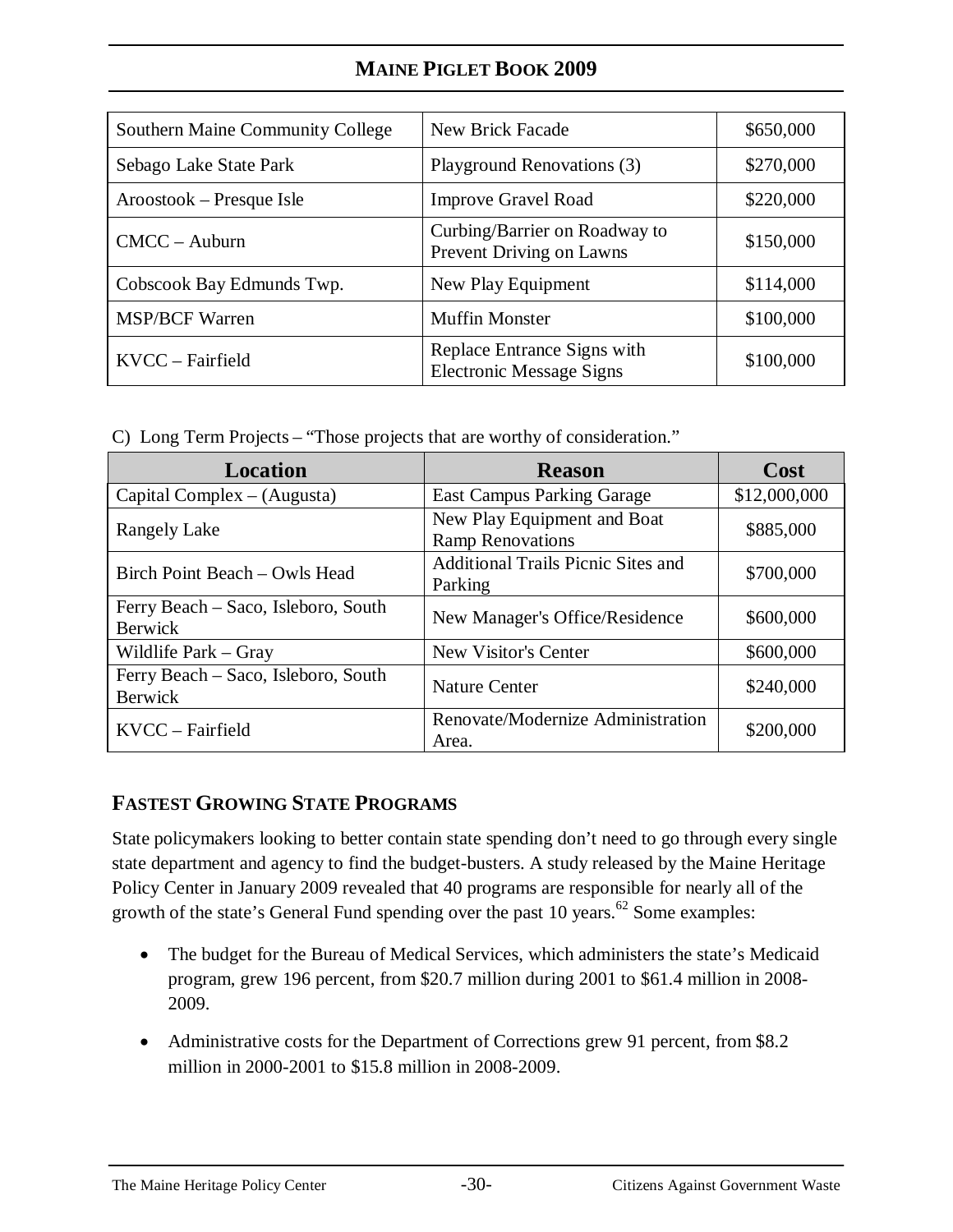*If spending on the forty fastest-growing state programs had simply grown at the same 26 percent rate that was the average for all state programs over that period, spending for the 2008-2009 biennium would have been \$753 million.*

• Spending to service the debt of the Government Facilities Authority, which borrows money for government buildings without any voter approval, skyrocketed from \$7.2 million in 2000-2001 to \$37.8 million in 2008-2009, an increase of 420 percent.

• The state's Farms for the Future program, which spent \$200,000 in 2000-2001 and wasn't even funded for the next two biennia, received \$680,000 in 2008- 2009, an increase of 240 percent.

• Although the size of the legislature has remained the same as it has always been, the budget grew 47

percent over the past 10 years, from \$33.1 million in 2000-2001 to \$48.6 million in 2008- 2009.

The budget for the governor's office grew 83 percent over the past decade, from \$3.1 million in 2000-2001, under Governor Angus King, to \$5.7 million in 2008-2009, under Governor John Baldacci.

Altogether, the 40 fastest-growing programs identified in the January 2009 report went from \$1.8 billion in 2000-2001 to \$3.1 billion in 2008-2009, a 66 percent increase. Spending on the 551 remaining programs funded by the state's General Fund grew only 2 percent over the same period, rising from \$3 billion to \$3.1 billion.

If spending on the fastest-growing state programs had simply grown at the same 26 percent rate that was the average for all state programs over that period, spending for the 2008-2009 biennium would have been reduced by \$753 million*,* which would easily solve the budget crisis now confronting policymakers in Augusta and perhaps even mean a multimillion-dollar tax cut for Maine taxpayers.

#### **WELFARE FOR POLITICIANS**

For many years, candidates for governor and state legislature have been given taxpayer funding for their campaigns though Maine's clean elections program. Only one other state in the nation, Arizona, is foolish enough to have a taxpayer-funded system like this, and for good reason.

Maine's publicly-funded system has cost taxpayers a lot of money. According to data from the Maine Ethics Commission, which oversees the program, nearly \$17 million has been spent over the past five election cycles, including the \$3.3 million that was spent on the 2002 gubernatorial race and the \$6.8 million spent on the 2006 gubernatorial race. Legislative races, which occur every two years, typically cost the clean elections program \$3 million.<sup>63</sup> None of these figures includes the cost to the Ethics Commission of operating and policing the program.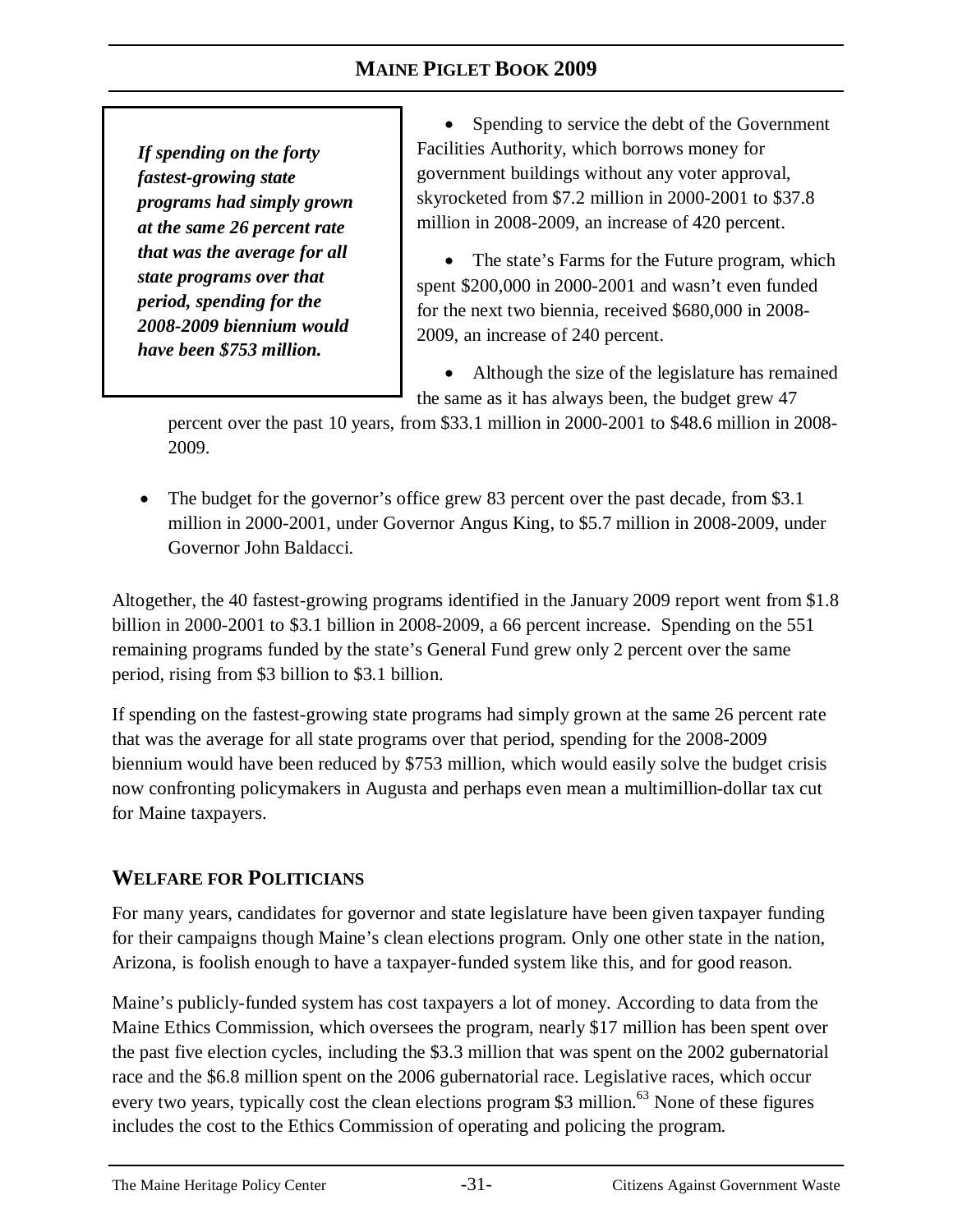*Former legislator Peter Throumoulos forged signatures to gain public funding – his petitions contained the "names and signatures of dead people."* Oversight is essential because, shockingly, when free government money is given away, fraud and abuse is not far behind, as is shown in the following:

The state is still trying to collect \$17,700 in fines it levied against a "campaign consultant" named Daniel Rogers, who, in 2006, "was paid to prepare 16,000 postcards for Julia St. James of Hartford, a selfdescribed 'stoner' and 'weed farmer' who ran for the Maine Senate in District 14." Rogers was fined for, among other things, fabricating "invoices for St. James campaign."<sup>64</sup>

- The Ethics Commission assessed fines against Washington County Senate candidate Dana Kadey, who, in 2006, used public funds to buy "\$1,300 in camping equipment, a \$464 infrared camera used by hunters and a roof rack for his truck*.*" Undaunted by his defeat, Kadey ran for the Senate again in 2008, received taxpayer funding for that race as well, and used it to buy, among other things, "a GPS device and a fiberglass truck cap with a different roof rack*.*" 65
- Former Lewiston legislator William Walcott was sentenced to six months in jail for misappropriating public funding during both his 2004 and 2006 legislative campaigns. He pleaded guilty to more than a dozen misdemeanor violations.<sup>66</sup>
- Former legislator Peter Throumoulos was forced to spend 60 days in jail after it was revealed that he had forged signatures on the petitions he submitted to receive public funding for his legislative races in 2004 and 2006. His petitions contained the "names and signatures of dead people."<sup>67</sup>

*Kadey ran for the Senate again in 2008, received taxpayer funding for that race as well, and used it to buy, among other things, "a GPS device and a fiberglass truck cap with a different roof rack."*

• Casco Democrat Thomas Bossie was fined \$2,750 because he "spent state funds" inappropriately, failed to return unspent funds to the state on time, failed to accurately report expenditures and co-mingled state and personal funds" during his 2006 legislative campaign.<sup>68</sup>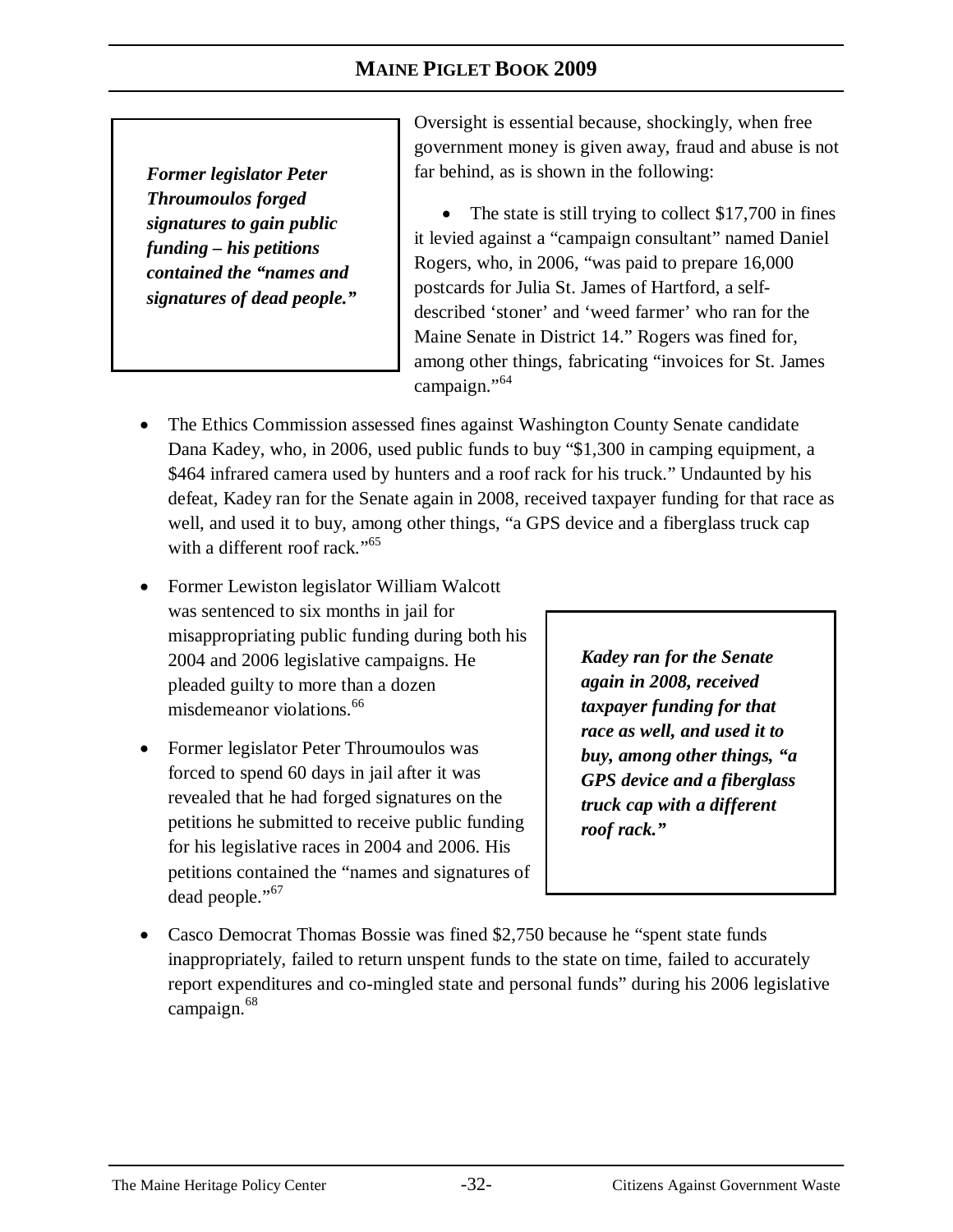#### **CONCLUSION**

In the *2009 Maine Piglet Book*, there is example after example of fraud, waste, abuse and overspending in state government. For years, politicians and bureaucrats in Augusta have spent tax dollars with little regard for, and very little accountability to, the taxpayer. It is time for a change.

As a result of the continued efforts of organizations like The Maine Heritage Policy Center and Citizens Against Government Waste, an ideological shift is taking place here in northern New England. Mainers are fed up with taxes, and they are ready to take action to stop Augusta politicians from spending their way into economic oblivion.

A first big step toward solving Maine's spending problems has been The Maine Heritage Policy Center's creation of MaineOpenGov.org. This web site has made it easy for citizens and taxpayers to track how their hard-earned wages are being taxed and spent down to the agency, person and penny. Open government is vital to both root out fraud and waste in government, and hold politicians and bureaucrats accountable for how they spend our money.

The Maine Legislature should also seize opportunities to cut some of the wasteful spending throughout state government by establishing a Maine version of the Grace Commission. Such a commission would dig through the state budget to eliminate overspending and mismanagement. The Maine Legislature already took the first step by creating OPEGA several years ago, which has seen tremendous success in identifying fraud, waste and abuse in government, even though tax-and-spend politicians voted to decrease the funding for OPEGA in 2007.

Another step the Legislature should take to achieve results is to enact transparency legislation that would create a search engine capable of tracking state spending, grants, contracts and earmarks. Today, MaineOpenGov.org is filling the void the Legislature has created by refusing to foster a truly open and transparent government.

Finally, Maine should adopt the Taxpayer Bill of Rights (TABOR), which limits spending to the rate of inflation plus population, and requires voter approval to exceed that limit, as well as to pass a new tax or tax increase. With TABOR in place, politicians will no longer be able to treat taxpayers like their own personal ATM machines, and will not be able to spend as much money as they want on their various pet projects. TABOR guarantees the real change that will improve the financial future of the state.

 The *2009 Maine Piglet Book* is not a comprehensive look at state spending, but it does identify particular problems, and stresses the importance of prudent government spending. To correct the state's financial situation, the people of Maine need to step up and demand accountability and responsibility from their government.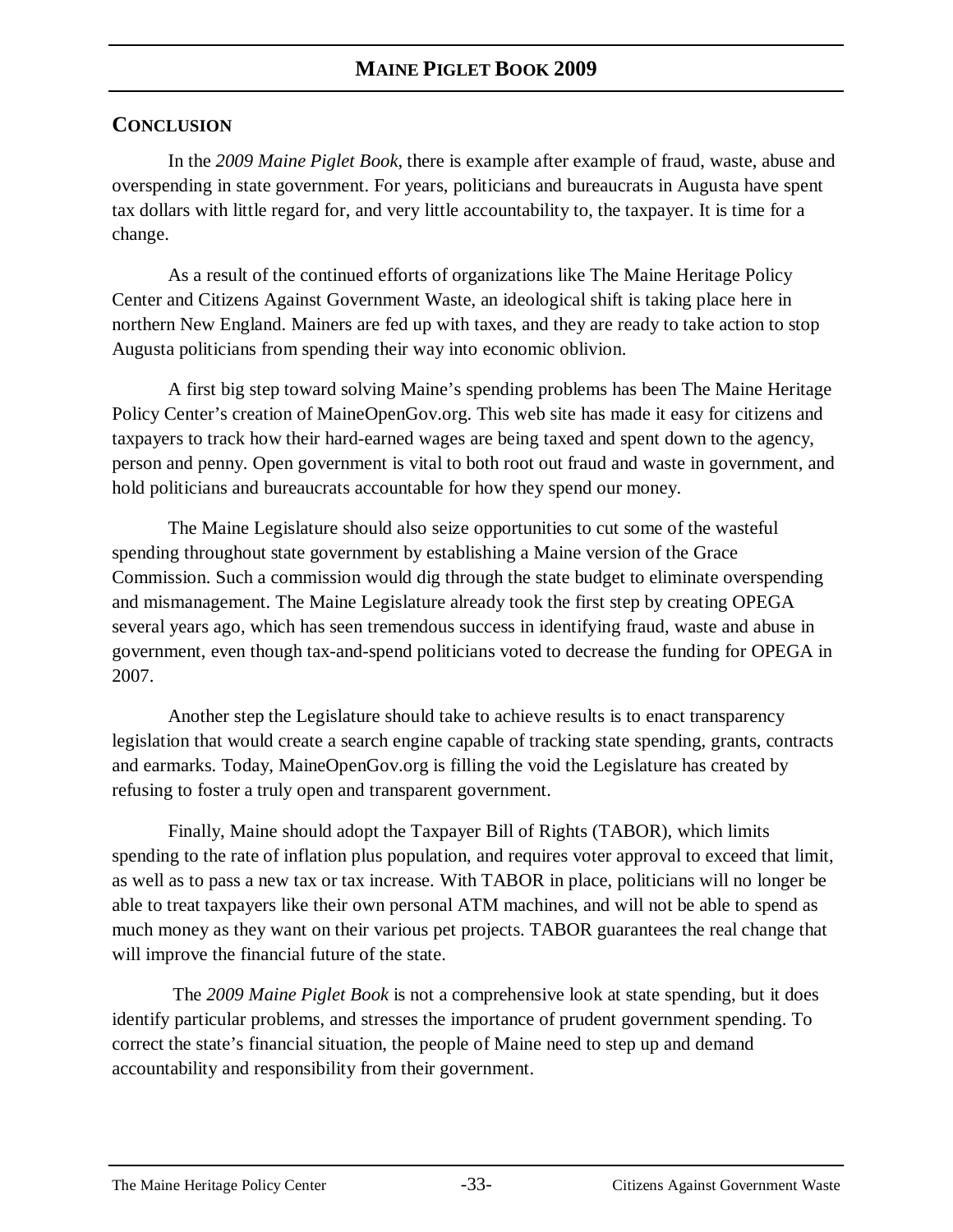### **END NOTES**

-

<sup>5</sup> 2.35 people per household according to the U.S. Department of Commerce's Census Bureau.

http://factfinder.census.gov/servlet/ACSSAFFFacts?\_event=Search&\_lang=en&\_sse=on&geo\_id=04000US23&\_st ate=04000US23.

- %20Final%20Report.pdf.
- <sup>16</sup> Ibid.

 $17$  Ibid.

<sup>21</sup> www.MaineOpenGov.org.

 $^{22}$ Ibid.

<sup>23</sup>http://muskie.usm.maine.edu/justiceresearch/Publications/Adult/Targeted Interventions Could Ease ME Prison

Jail\_Population.pdf.

- <sup>24</sup> www.MaineOpenGov.org.
- $^{25}$  Ibid.
- $26$  Ibid.

 $^{27}$  Ibid.

 $28$  Ibid.

- <sup>29</sup> www.MaineOpenGov.org.
- <sup>30</sup> Office of the State Controller, http://www.maine.gov/osc/travel/travelfaqs.htm .

<sup>31</sup> www.MaineOpenGov.org.

- <sup>32</sup> http://www.fordvehicles.com/cars/focussedan/.
- <sup>33</sup> www.MaineOpenGov.org.
- <sup>34</sup> http://www.mainepolicy.org/library/resources/178.pdf.
- <sup>35</sup> http://www.mainepolicy.org/library/resources/176.pdf.
- $^{36}$  Ibid.
- <sup>37</sup> Ibid.

- <sup>39</sup> http://mainearts.maine.gov/Grants/2009\_GrantList.shtml.
- <sup>40</sup> http://mainearts.maine.gov/about/index.shtml.
- <sup>41</sup> http://mainearts.maine.gov/Grants/2009\_GrantList.shtml.
- <sup>42</sup> http://www.bates.edu/about-finances-endowment.xml.
- <sup>43</sup> http://mainearts.maine.gov/Grants/2009\_GrantList.shtml.
- <sup>44</sup> Ibid.

<sup>46</sup> http://www.bangordailynews.com/detail/102242.html.

<sup>1</sup> http://www.mainepolicy.org/library/resources/164.pdf.

<sup>&</sup>lt;sup>2</sup> http://blog.maineopengov.org/2009/04/ld-1353-a-bill-to-hide-public-employees-names-continues-to-drawcriticism.html.

<sup>&</sup>lt;sup>3</sup> http://kennebecjournal.mainetoday.com/view/columns/1555973012.html.

<sup>&</sup>lt;sup>4</sup> Maine Office of Fiscal and Program Review.

http://www.maine.gov/legis/ofpr/total\_state\_budget/history/allfunds\_history.html.

<sup>6</sup> Maine Factsheet from the U.S. Department of Commerce's Census Bureau.

<sup>&</sup>lt;sup>7</sup> http://www.maine.gov/legis/opega/reports/OPEGA%20Info%20Sheet.pdf.

<sup>8</sup> http://www.mainelegislature.org/legis/bills/bills\_123rd/billtexts/HP165101.asp.

<sup>9</sup> http://www.mainelegislature.org/legis/bills/bills\_123rd/chappdfs/PUBLIC539.pdf.

<sup>10</sup>http://www.maine.gov/legis/opega/reports/Economic%20Development%20Programs%202006/EcDev%20Present ation.pdf.

 $11$  Ibid.

 $^{12}$  Ibid.  $\,$ 

 $13$  Ibid.

 $14$  Ibid.

<sup>15</sup> http://www.maine.gov/legis/opega/reports/Economic%20Development%20Programs%202006/EcDev%20-

<sup>18</sup> http://www.mainepolicy.org/library/resources/129.pdf.

 $19$  Ibid.

 $20$  Ibid.

<sup>38</sup> http://mainearts.maine.gov/mainescreativeeconomy/conference/index.shtml.

<sup>45</sup> http://www.mpbn.net/News/MaineHeadlineNews/tabid/968/ctl/ViewItem/mid/2905/ItemId/9805/Default.aspx.

<sup>47</sup> Ibid.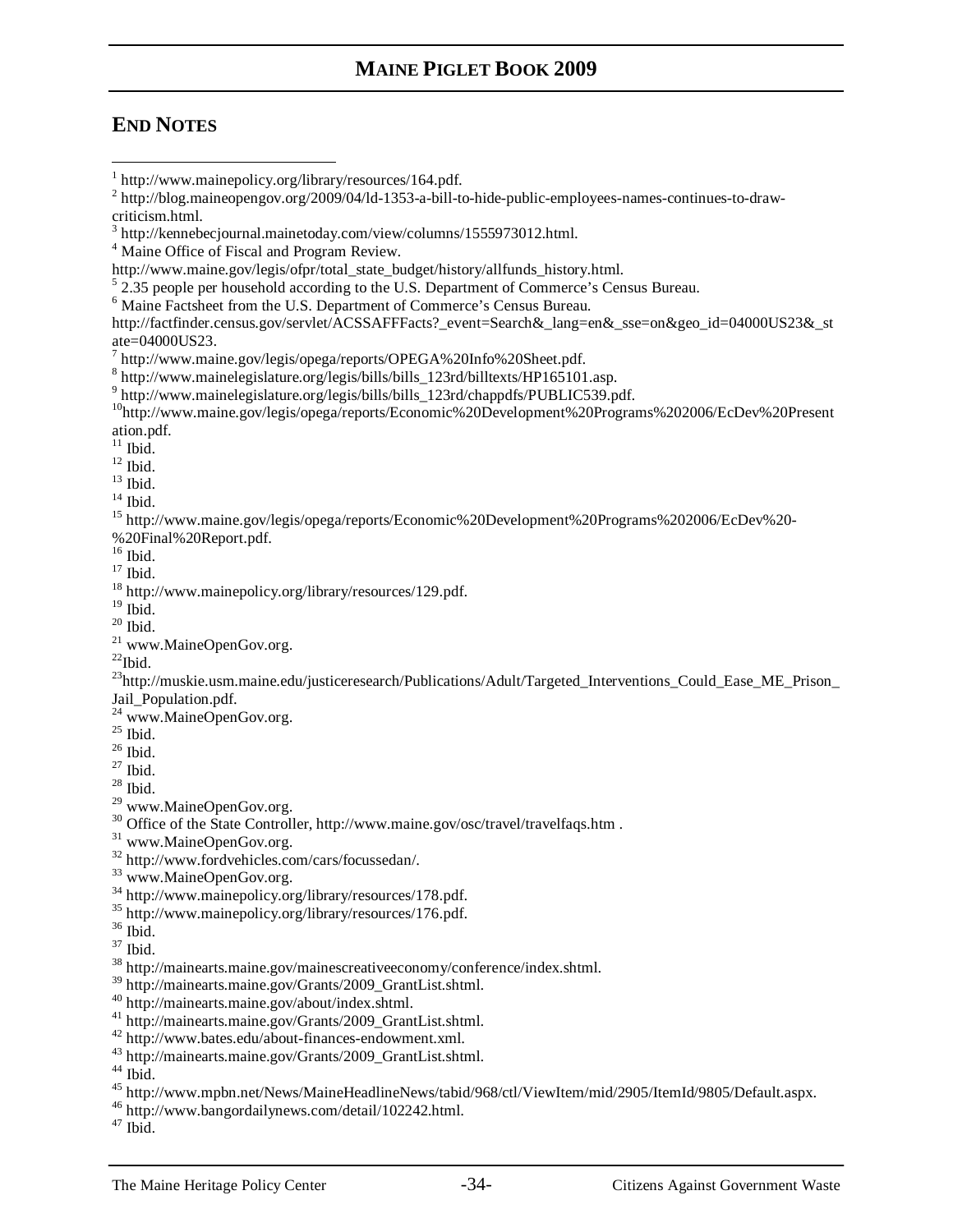- http://morningsentinel.mainetoday.com/news/local/3851323.html?com\_full=1&sort=ASC.
- Ibid.

 $\overline{a}$ 

- Graettinger, Diana. "Downeast Heritage Museum in Calais bankrupt". *Bangor Daily News.* Oct 1, 2008. p. 2.
- Graettinger, Diana. "Downeast Heritage Museum seeks way out of financial woes." *Bangor Daily News*. Feb 11, 2008. p.1.
- Ibid.
- http://pressherald.mainetoday.com/story.php?id=267257&ac=PHnws.
- $^{\rm 54}$  Ibid.
- Ibid
- http://www.bangordailynews.com/detail/110552.html.
- Ibid.
- Ibid.
- www.MaineOpenGov.org.
- http://morningsentinel.mainetoday.com/news/local/6408335.html.

http://www.maine.gov/budget/filespdfbudgetinfo/fy0809pdf/fy0809overview/J%20Capital%20Construction%20B udget.pdf.

- <sup>62</sup> http://www.mainepolicy.org/library/resources/127.pdf.
- $^{63}$  http://www.state.me.us/ethics/pdf/publications/2008\_mcea\_overview.pdf.
- Williams, Christopher. "Maine suing campaign consultant over fines." *Kennebec Journal*. Aug 6, 2009. p. B.6.
- Miller, Kevin. "Ethics panel fines ex-candidate \$3,000." *Bangor Daily News.* May 29, 2009. p. 1.
- Williams, Christopher. "Former Lewiston rep going to jail." *Sun Journal.* Jun 4, 2008. p. A.1.
- Gallagher, Noel. "Former lawmaker facing jail for forgery**."** *Portland Press Herald.* Sep 21, 2007. p. B.1.
- Carrier, Paul. "Candidate fined for misusing money**."** *Portland Press Herald.* May 18, 2007. p. B.1.